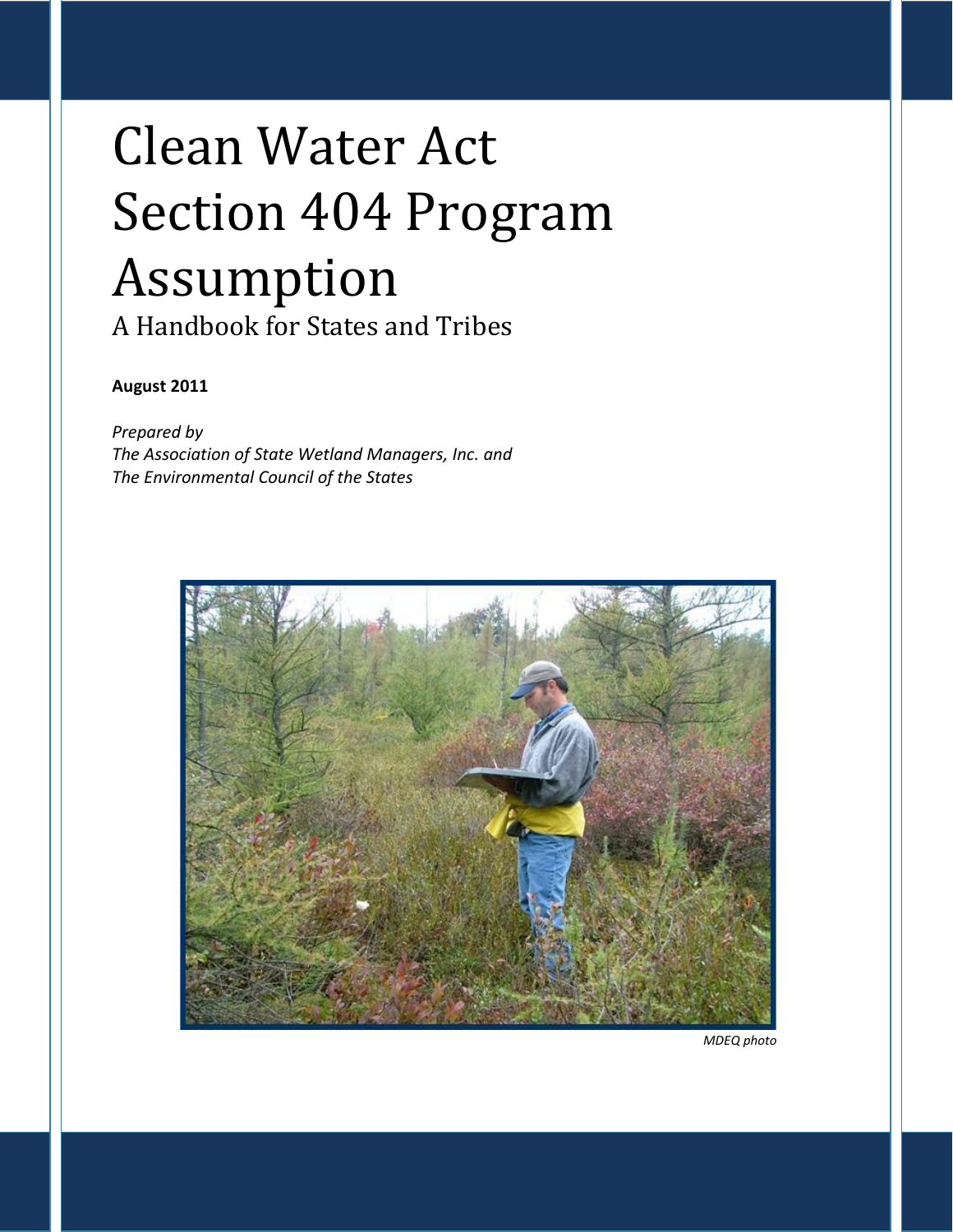

# Section 404 Program Assumption A Handbook for States and Tribes



Prepared by the Association of State Wetland Managers and the Environmental Council of the States

# August 2011

*This handbook was prepared by the Association of State Wetland Managers in cooperation with an interagency workgroup convened by the Environmental Council of the States (ECOS) to encourage state/tribal assumption of the Clean Water Act Section 404 Program. Our thanks to staff of the Environmental Protection Agency (EPA) and other state, tribal and federal workgroup participants. Please note that any reference to a "state" program applies equally to tribes.* 

## **EXECUTIVE SUMMARY**

State, tribal and federal resource agencies are facing increased pressure to reduce the cost of government, and to minimize regulatory costs imposed on businesses and the general public, while protecting important wetlands and other aquatic resources that remain under significant development pressure. At this time in our history the need for wetland ecosystem services including flood storage, storm attenuation, and provision of migratory corridors for wildlife—is greater than ever in light of changing climatic conditions. Government agencies must also balance the cost and challenge of protecting other freshwater resources —for drinking water and protection of human health, natural habitat, water management, and a range of public uses.

In order to protect water resources while containing costs, it is essential that different levels of government share the work of managing wetlands and other waters. State, tribal and federal agencies are continuing to seek approaches to avoid duplication of effort and to improve the efficiency of permit programs, making the best use of the strengths of each agency to realize shared resource management goals. ASWM and ECOS have developed this handbook in the interest of encouraging a collaborative approach to wetland management by state or tribal and federal agencies.

The U.S. Congress has provided a mechanism for state/tribal and federal cooperation in the Clean Water Act Section 404 program (§404) since 1977. In the process known as §404 program assumption, a state or tribe may request to "administer its own individual and general permit program" in place of the federal dredge and fill permit program. In order to qualify for this provision, the state or tribal program must meet requirements that assure a level of resource protection that is equivalent to that provided by the federal agencies. Congress anticipated that this process would encourage a sharing of responsibility among states, tribes and the federal government.

1 *This publication was developed under Cooperative Agreement No. WD83418001-1 awarded by the U.S. Environmental Protection Agency. EPA made comments and suggestions on the document intended to improve the scientific analysis and technical accuracy of the document. However, the views expressed in this document are solely those of ASWM and ECOS, and EPA does not endorse any products or commercial services mentioned in this publication.*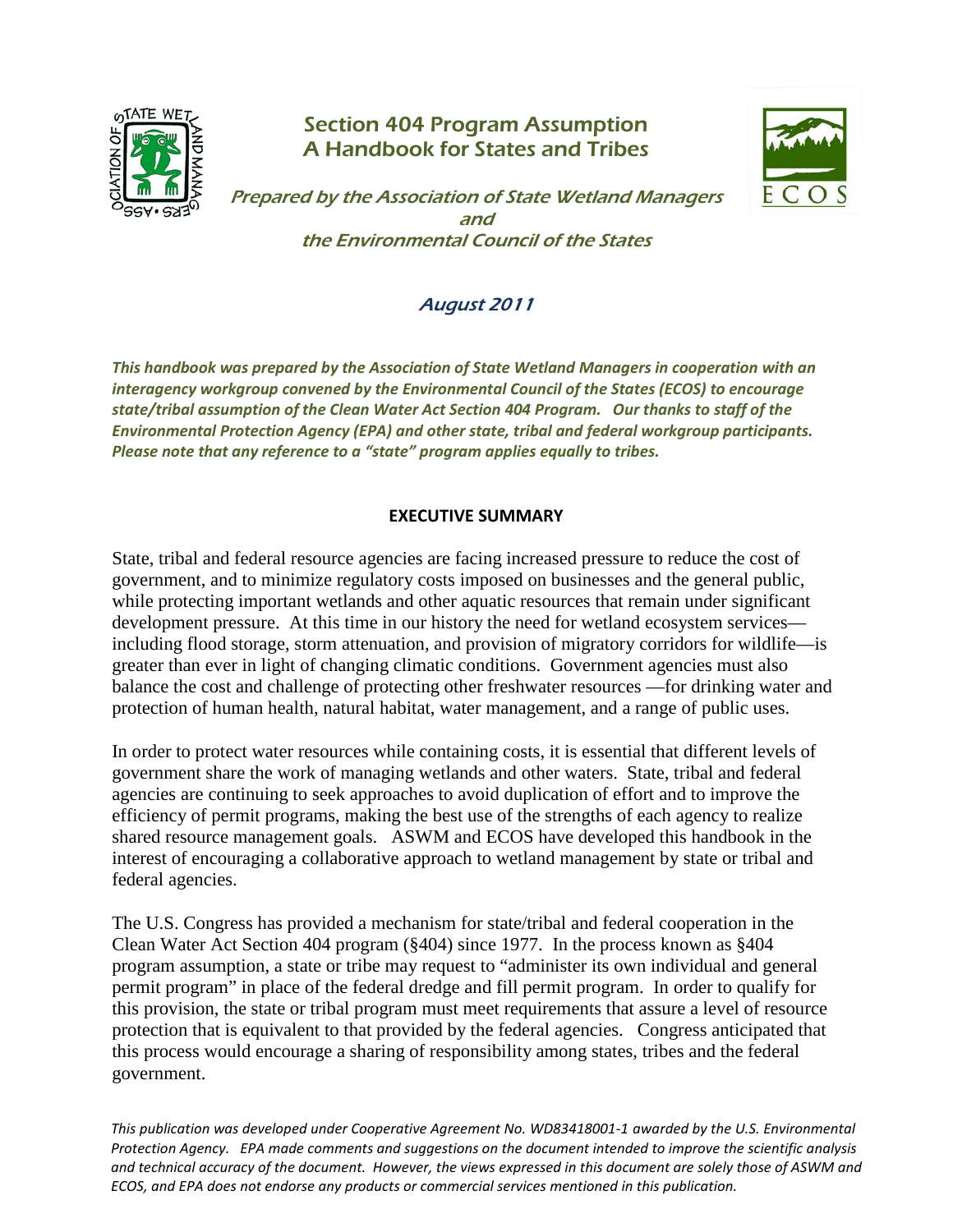In spite of the promise and apparent advantages of §404 program assumption, only two states— Michigan and New Jersey—have requested and received approval for a state §404 program. The primary reasons for this are reported to be a strict requirement for consistency with federal law, setting a relatively high bar for permitting and enforcement, combined with a lack of dedicated federal funding to support state programs. However, states and tribes have demonstrated a willingness to manage wetlands within their boundaries, and have developed a variety of alternative approaches to working with federal agencies. The purpose of this handbook is to provide information to support those states and tribes willing to consider the step of full §404 program assumption in order to provide the maximum level of interagency cooperation and efficiency in their dredge and fill permit programs.

Benefits of program assumption There are multiple incentives for a state/tribe to assume administration of the §404 program. Among these,

- Elimination of a high percentage of duplication in state/tribal and federal permitting programs
- Reduced costs for permit applicants, resulting from reduced duplication, as well as often faster state/tribal permit processes
- More effective resource management at the landscape/watershed level, drawing on localized expertise and integration of wetland management with other state or tribal land use management and natural resource programs
- Incorporation of state or tribal goals and policies into the overall permit process, and
- Improved consistency and stability in the regulation of dredge and fill activities across multiple levels of government.

Challenges and potential obstacles A tribe or state that is considering §404 program assumption will need to weigh the clear benefits of this cooperative approach with a number of obstacles and challenges, including

- The need to meet §404 requirements with a parallel state or tribal program that regulates a wide range of waters – lakes, streams and wetlands – with stringent regulatory criteria
- Provision of a compliance and enforcement program consistent with the federal program
- Financial cost to the state or tribe
- Necessity of broad public and political support for this shared approach.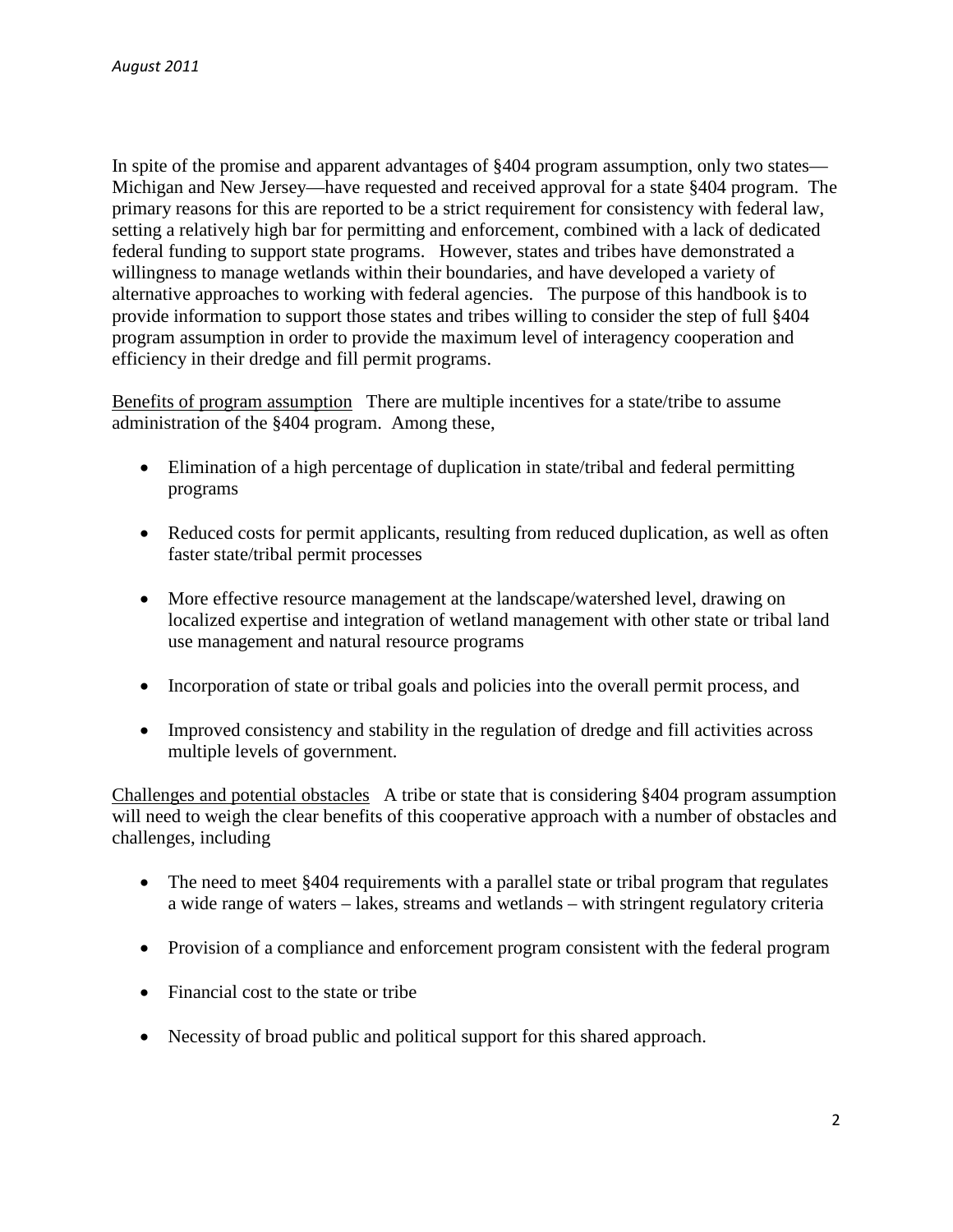A state or tribe that is interested in pursuing §404 assumption will need to develop a full description of its planned program, undertake a legal comparison of state/tribal and federal regulations, take steps to amend state/tribal laws or regulations, identify program funding, and enter into cooperative agreements with both the EPA and the U.S. Army Corps of Engineers (Corps), and finally to submit an application for assumption in an application to the EPA Regional Administrator. This handbook provides additional discussion of each of these steps.

Moving forward After weighing the benefits and obstacles to §404 program assumption, a state or tribe may decide to proceed with development of an application to the EPA, or find it more advantageous to pursue other steps, such as development of a 401 certification program, or a (State) Programmatic General Permit — (PGP or SPGP) — in cooperation with the Corps. Regardless of the capabilities and interests of a given state or tribe, increased coordination and sharing of responsibility will increase the effectiveness and efficiency of dredge and fill regulations.

#### **OVERVIEW OF SECTION 404 PROGRAM ASSUMPTION**

**The federal Section 404 Program. §**404 of the Federal Clean Water Act (CWA) defines a permitting program to regulate placement of dredged or fill material in the waters of the United States. This is the primary federal authority regulating the physical alteration of wetlands, as well as other waters of the United States, and complements the National Pollutant Discharge Elimination System (NPDES program), which regulates the discharge of pollutants into waters of the United States. The §404 program is jointly administered by the EPA and the Corps.

**State/tribal assumption.** In 1977, the U.S. Congress formally recognized the potential for and desirability of a major state/tribal role in management of dredge and fill activities, including administration of the §404 program. Congress recognized that many states had already established parallel permitting programs (resulting in duplicative state and federal permit requirements), and that the traditional role of the states/tribes in land use management provides states/tribes with a particularly effective basis for wetland management. However, Congress also emphasized the need to retain Corps control over navigation in interstate waters.

The resulting provisions of §404 allow a state or tribe to administer its own regulatory program in lieu of the Corps permit program for most waters, if approved by the EPA, and with oversight by the EPA. Congress prohibited assumption of the program in certain waters as defined in  $§404(g)(1)$  of the CWA—including waters which are or could be used to transport interstate and foreign commerce, waters subject to the ebb and flow of the tide, and wetlands adjacent to these waters (e.g. tidal waters, the Great Lakes and major river systems). The Corps retains §404 jurisdiction over these waters.

In the simplest terms, the assumption process authorizes states or tribes to assume greater responsibility for dredge and fill activities in waters of the United States. In practice, a state/tribal §404 program is a close partnership between state or tribal and federal agencies. Under a state/tribal §404 program,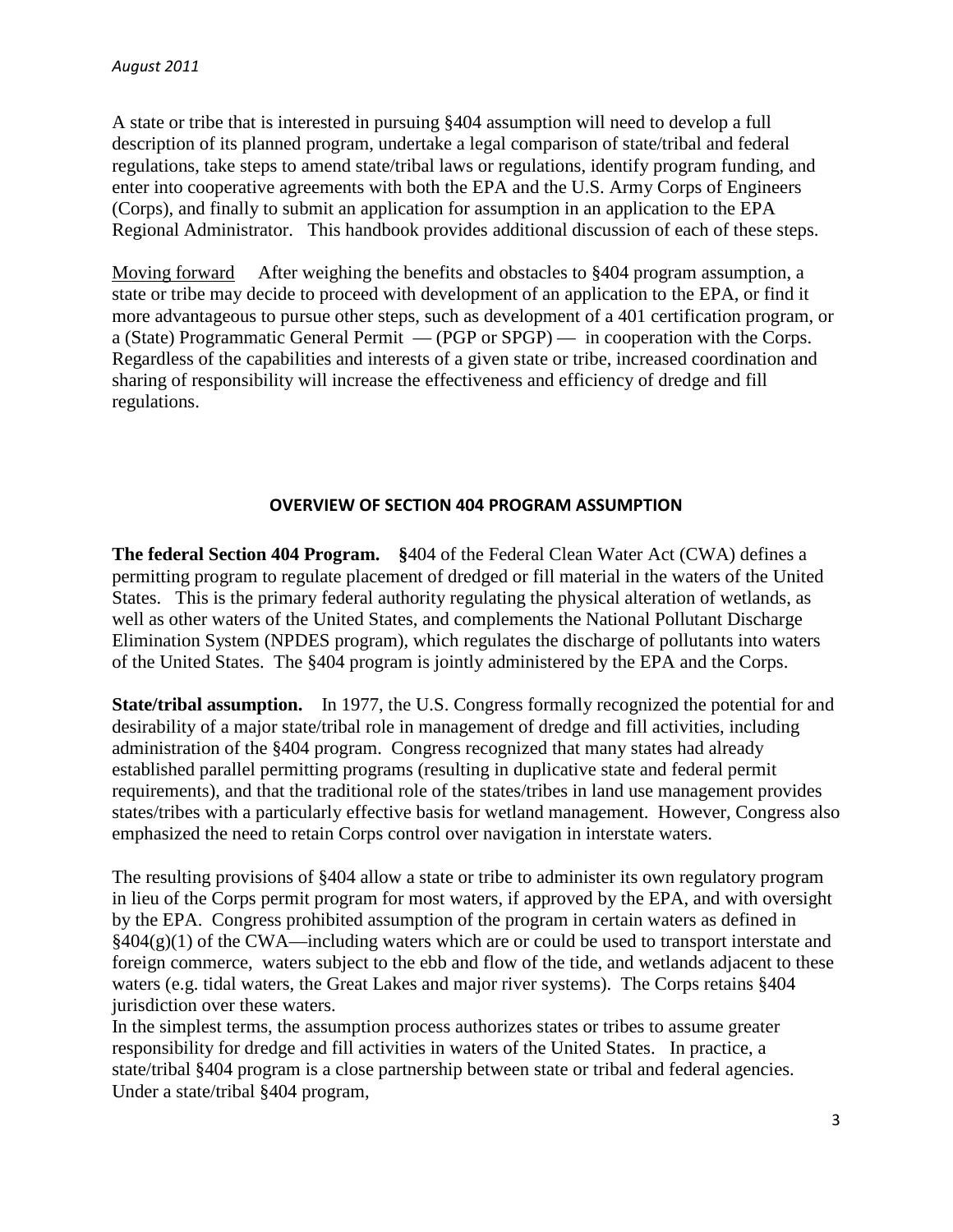• The state or tribe agrees to conduct its own permit program in accordance with the requirements of the CWA and associated regulations. This means that the state or tribe may impose more stringent requirements, but not less stringent requirements (40 CFR 233.1(d)). Permits issued by an approved state/tribal program provide the necessary authorization under §404. The Corps suspends processing of federal permits (including Nationwide or Regional General Permits) in state/tribal §404 assumed waters. The state or tribe may adopt Nationwide Permits, or may develop its own General Permit categories for its program.

The state/tribe also assumes primary responsibility for enforcement of the CWA. An annual report of program activities is provided to the EPA.

• The EPA directly reviews permit applications defined in advance in a Memorandum of Agreement (MOA) with EPA, and may object to issuance of a permit where federal guidelines are not met, or if the permit is subject to an interstate dispute. The EPA review also provides for coordination with other federal programs, including the Corps, U.S. Fish and Wildlife Service (USFWS) and National Marine Fisheries Service (NMFS). Input from the EPA helps to ensure that baseline §404 requirements are consistently enforced on a national basis. A state/tribe cannot issue a permit under §404 if EPA objects to issuance of the permit and the state has not taken steps required by the EPA Regional Administrator to eliminate the objection.

In addition, the EPA reviews the state's annual program performance, and provides federal technical assistance. EPA also retains the right to take enforcement action on any §404 violation, although the primary responsibility for enforcement rests with the state/tribal §404 program.

The Corps retains jurisdiction over waters which are, or could be, used as a means to transport interstate and foreign commerce, all waters subject to the ebb and flow of the tide, and wetlands adjacent to these waters (e.g. tidal waters, the Great Lakes and major river systems). This does not preclude operation of a state/tribal program in such waters, but such state permits do not provide §404 authorization. For a full description of the waters over which the Corp retains jurisdiction, please see "MOA with the Secretary of the Army" in the Special Topics section.

These roles and responsibilities are discussed in greater detail below.

Combining the work of state/tribal and federal agencies into a §404 partnership eliminates a significant amount of state/tribal and federal duplication —minimizing the regulatory burden while taking advantages of the strengths of each level of government. State/tribal specific needs and policies are more directly addressed, without sacrificing national standards, interstate concerns, or federal technical expertise. At the same time, the §404 program regulations maintain a "level playing field" among the states and tribes, and to ensure protection of interstate water resources.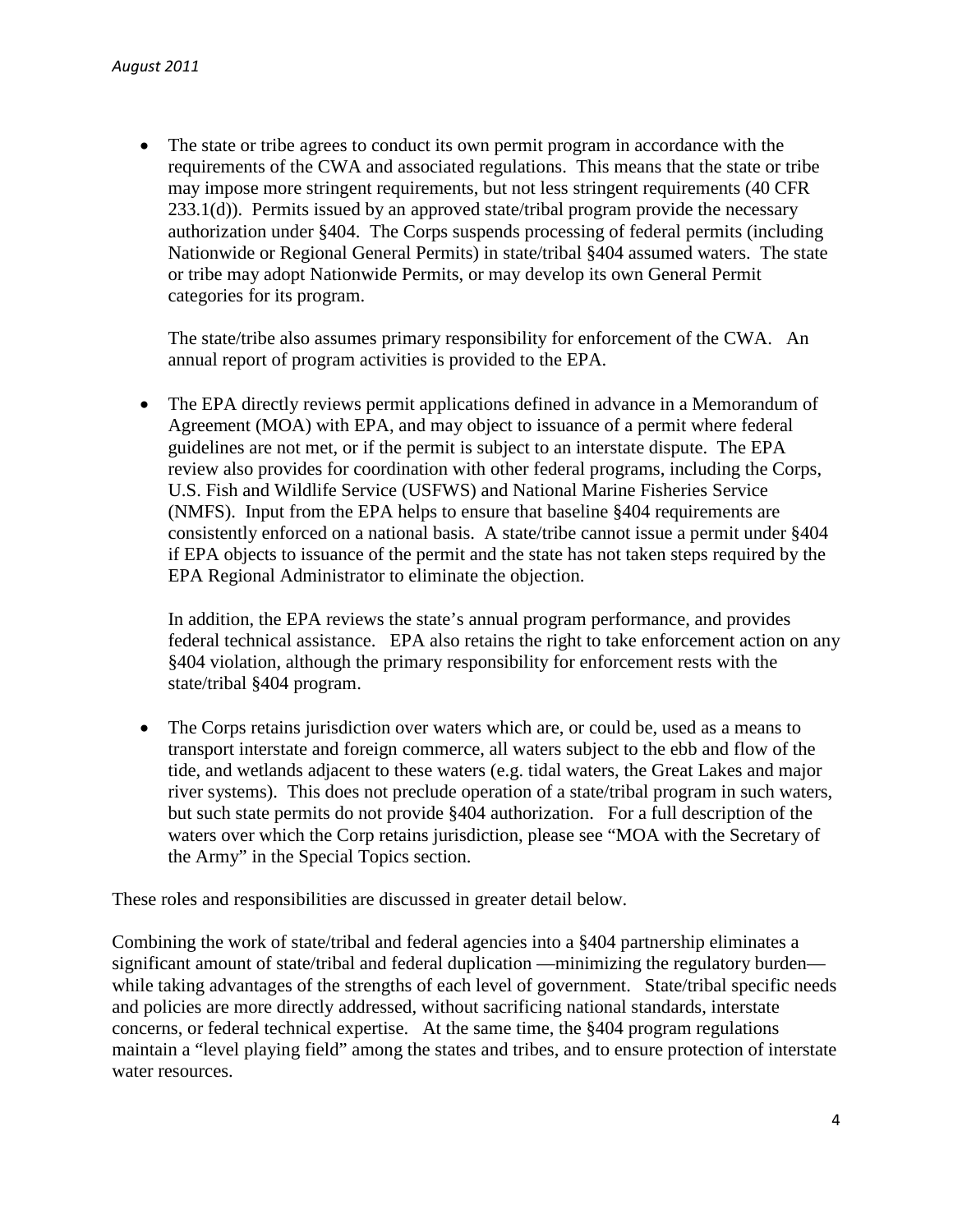#### **Basic requirements for state/tribal assumption of the §404 Program**

The overriding requirement for assumption is that the state or tribe have the authority to provide at least the same level of aquatic resource protection as the federal agencies. Only then can federal permitting be suspended in favor of the state/tribal program.

*"The conferees wish to emphasize that such a State program is one which is established under State law and which functions in lieu of the federal program. It is not a delegation of Federal authority."* 

*- Legislative History of the CWA of 1977– Conference Report – page 104*

Requirements for assumption of §404 are detailed in the EPA's Section 404 State Program Regulations at  $40 \text{ CFR}$  Part  $233^1$  $233^1$ . An approved state or tribal program must have in place – in state/tribal laws and regulations – provisions that address a number of requirements, including

- *Jurisdiction over all waters of the United States, including wetlands, other than waters where the Corps retains jurisdiction (e.g. the New Jersey program does not include tidal wetlands, and Michigan's program does not include Great Lakes coastal waters);*
- *Authority to regulate all activities that are regulated under federal law. A state/tribe cannot exempt activities that are not exempt under the CWA;*
- *Permitting standards and procedures that will be at least as stringent as the federal permit program, and that will ensure consistency with the federal permitting criteria (including the § 404(b)(1) Guidelines and other requirements);*
- *Compliance and enforcement authority including the ability to enforce permit conditions, and to address violations with penalty levels that are at least comparable to federal fines and penalties;*
- *Program funding and staffing sufficient to implement and enforce the program.*

There is no provision for partial assumption of the program; that is, a state/tribe cannot assume authority for only certain categories of activities or certain categories of waters. However, it is not required that a state/tribe operate a permitting program in waters where the Corps retains jurisdiction. Nor is a state required to have authority over lands held in trust for tribes (Indian Country).

<span id="page-5-0"></span> $\frac{1}{1}$  $1$  A list of legal references and sources is provided at the end of this document.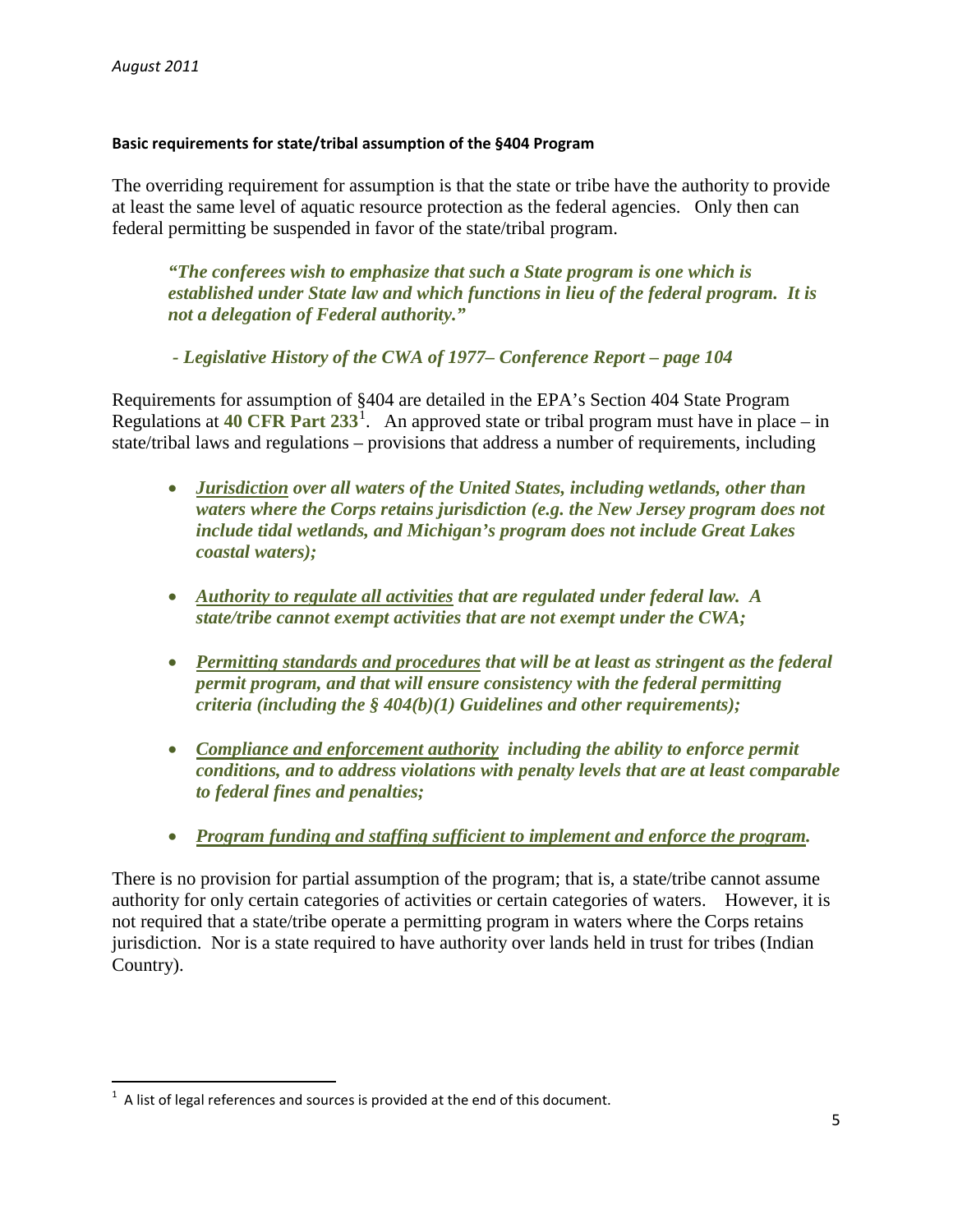## **How it Works: Federal Oversight & the Role of the EPA**

Following approval of a state or tribal program by EPA, primary responsibility for permitting and enforcement in assumable waters is transferred to the state/tribe. The role of the EPA also changes; prior to assumption, the EPA reviews public notices and permits issued by the Corps, and provides comments to the Corps. In a state/tribal §404 program, EPA reviews public notices and permit applications received by the state/tribe, and provides comments to the state or tribe. The EPA is also responsible for programmatic oversight—for reviewing annual reports submitted by the state/tribe, and evaluating any changes in state/tribal or federal laws and regulations to ensure that program consistency is maintained.

While EPA has the authority to review any application processed by the state/tribe, federal regulations allow EPA to waive review of some categories of permits (*40 CFR §233.51*). However, EPA cannot waive review of permits such as those that may affect threatened or endangered species, draft general permits, discharges near public water intakes, etc. EPA and the state/tribe define the categories of projects subject to direct review by EPA at the time of program assumption in the MOA. As the program matures, as has been the case in Michigan and New Jersey, the level of federal oversight may decrease. In Michigan, EPA typically provides direct comments on about 2% of all applications received in normal year.

The detailed process for EPA review of state/tribal §404 program permit applications is spelled out in federal law and regulations *(Section 404(j); 40 CFR §233.50).* Generally,

- The state or tribe is required to send EPA a copy of the public notice for any complete permit application received by the state except where EPA has waived review in the MOA.
- EPA in turn provides these permit applications to the Corps, the USFWS, and (in coastal waters) the NMFS for review<sup>[2](#page-6-0)</sup>. These agencies are given 50 days to provide comments to EPA.
- EPA must provide comments to the state/tribe within 90 days of its receipt of the permit application. These comments incorporate comments from the other federal agencies.
- In the event that EPA objects to the proposed project —typically by finding that some aspect of the project is not consistent with the  $404(b)(1)$  Guidelines—then the state/tribe cannot issue a permit carrying §404 authority unless or until federal comments are resolved. This is similar to EPA's authority to raise concerns with or veto Corps permits. In most instances, federal concerns are resolved as a result of modification of the project by the applicant; provision of clarifying information by the applicant (e.g. additional information regarding alternatives or project impacts); or by agreement on conditions to be added to the permit (e.g. mitigation requirements).

<span id="page-6-0"></span> $\frac{1}{2}$  In practice, the state/tribe may provide applications directly to other federal resource agencies to facilitate the review process.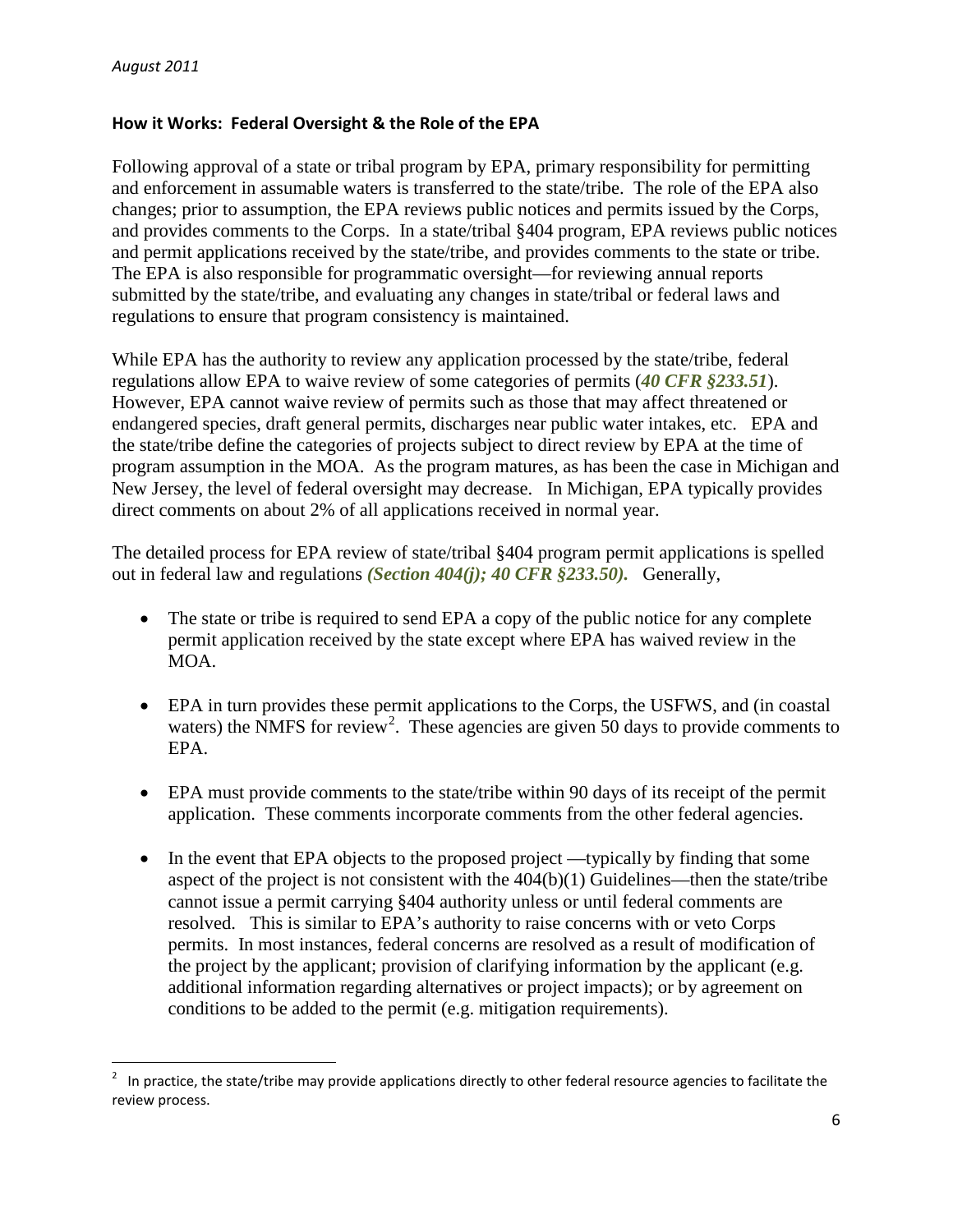- There is a time limit for resolution of federal issues. Once EPA has sent a letter of objection, all issues must be resolved within a 90 day period. After this, the EPA cannot withdraw the objection to the permit (although the applicant may reapply).
- If the state/tribe does not satisfy EPA's objections or requirement for a permit condition or does not deny the permit, then processing of the §404 permit reverts to the Corps. The applicant may seek federal authority by filing a new application with the Corps. Should the Corps deny the permit, the applicant may appeal through the federal process. The state may, in some circumstances, issue a permit under state law in spite of an EPA objection (e.g. as the result of a legal appeal in state court) – but in this instance the state permit would not provide any authority under §404.

Some state legislators, tribal councils, or other policy makers may express concern regarding this level of federal oversight, in particular the authority of the EPA to block a state/tribal decision regarding issuance of a §404 permit. It has been suggested by some that EPA oversight be limited to review of the state program as a whole. However, the current framework provides several important functions:

- Direct coordination between state/tribal and federal staff on specific projects helps to maintain communication and consistency with federal requirements based on a case-bycase review. Understanding of the federal perspective carries over to other projects that are not directly scrutinized by the federal agencies.
- Federal review of certain types of permit applications provides for necessary coordination with other federal regulations (e.g. potential impacts to listed species, or to hazardous waste sites). If there was no provision for federal review and comment, an alternative mechanism would be needed to address the requirements of federal resource programs. Coordination with other federal programs is discussed under the Special Topics section.
- Federal input ensures that the concerns of adjacent (upstream, downstream) states or tribes are addressed.
- Federal comments and technical assistance often support state/tribal decisions on projects with large impacts.

Given that state/tribal regulations must be in accordance with federal requirements, and that EPA relies heavily on information gathered by the states, disagreements between state and federal reviewers are uncommon. In Michigan, where tens of thousands of permits have been issued since program assumption in 1984, there have only been 8 situations in which the state issued a permit over the objection of EPA – resulting in reversion of §404 processing to the Corp. In the vast majority of these cases, issuance of a permit was the result of a legal appeal of the state's action. In these instances, where a state permit is issued by order of a court or an administrative review process, reversion of §404 processing to the Corps provides the applicant with an avenue to pursue a parallel review and appeal through the federal system. In New Jersey, which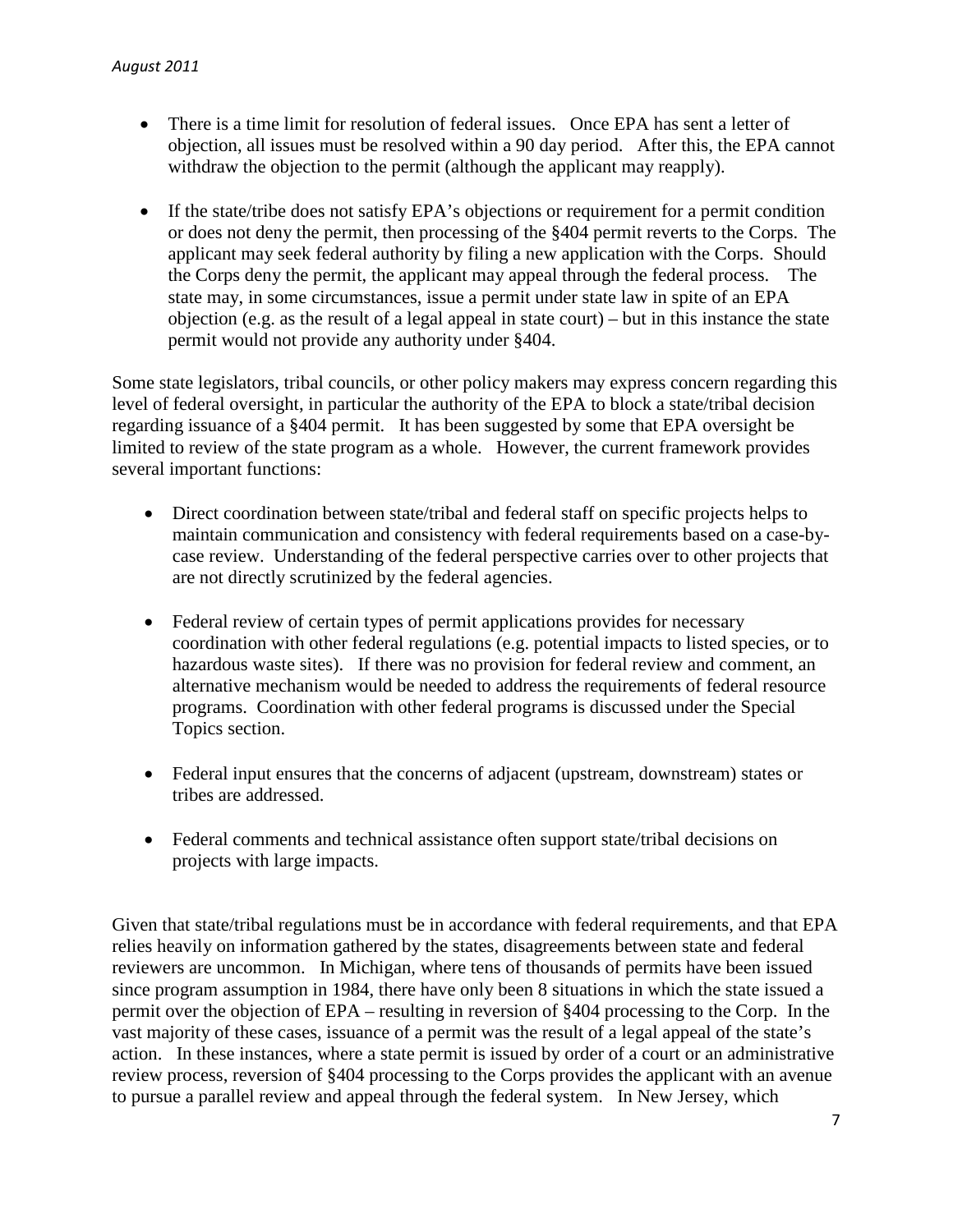assumed the program in 1994, there has been one permit that reverted to the Corps for processing.

Alternate options for state/tribal federal coordination. Many states and tribes play a significant role in the regulation of dredge and fill activities in wetlands and other waters, but do not assume administration of §404. State/tribal roles may range from review of federal actions under the §401 Water Quality Certification Process and/or state Coastal Zone Management programs, to administration of a separate state/tribal permit program, to a high level of coordination and responsibility for permit review under an (S)PGP issued by Corps district offices. These types of programs may serve as steps to full assumption, or may represent a decision by the state/tribe

regarding the desired level of participation. While this handbook is focused on §404 assumption, the value of other approaches is also recognized, and consideration of assumption may lead a state or tribe to a different option.

# **THE PROs AND CONs OF STATE OR TRIBAL §404 ASSUMPTION**

State/tribal administration of the §404 program provides distinct benefits in terms of regulatory streamlining, resource protection, and integration with other state/tribal resource management programs. Along with these benefits, the state accepts added responsibility, finance administration of the program, and must be willing to work in partnership with the federal resource agencies. This section will discuss some of the major pros and cons that should be taken into account by a state or tribe that is considering this action.

#### **Benefits of state §404 program assumption**

Regulatory streamlining. The most apparent benefit of state/tribal §404 program administration is the reduced

*In New Jersey prior to §404 program assumption, wetlands were regulated at the federal, state, county and local levels. In the state legislation that supported program assumption, many water regulations were consolidated in one level of government and one agency, reducing duplication.* 

*While this approach provides significant streamlining of the regulatory process, some parties may be concerned with a loss of local control.*

duplication between state/tribal and federal permit programs, and overall streamlining of the regulatory process. Many states have established comprehensive regulatory programs to protect the integrity of state waters and wetlands —often in coordination with other land and water management approaches (e.g. floodplain management, zoning and other land use regulations). If state/tribal regulations are consistent with federal requirements, then parallel state and federal permits are duplicative and wasteful of government time and resources.

The total cost for wetland permits issued to transportation agencies, local government agencies, as well private industries can be significantly reduced by reducing duplication of state/tribal and federal permit requirements. Elimination of duplicative permit requirements reduces the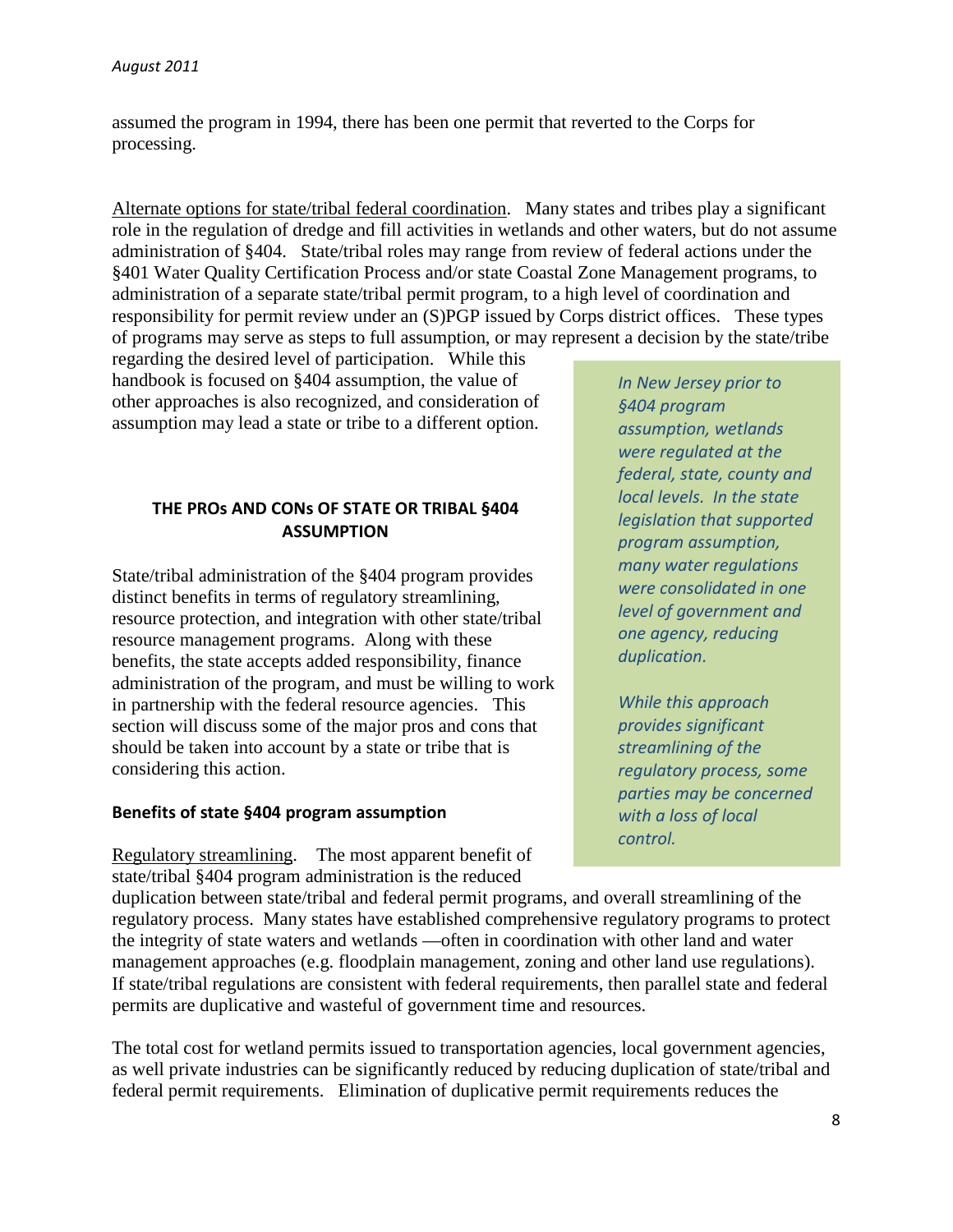regulatory burden on the public, and as a result support for wetland and aquatic resource protection may increase. The CWA and EPA's assumption regulations are structured to ensure opportunity for federal input on projects and coordination with related federal programs. However, it is expected that most routine permitting decisions will be made independently by the state or tribe.

In addition to the elimination of duplicate permits, state/tribal assumption streamlines regulations in the following ways:

- Reduced time for review of regulated activities. Many state/tribal permit programs can make regulatory decisions in a more timely manner than the federal program – a significant factor for the business community.
- State/tribal administration of §404 replaces the §401 water quality certification process. Where a §404 permit is issued by the state or tribe under state/tribal law, then §401 certification is not required (i.e. there is no federal action). This does not change the essential water quality requirements under §404 – the state/tribal program must still ensure compliance with state/tribal water quality standards in conformance with the 404(b)(1) guidelines. However, a separate review process is unnecessary.
- State/tribal assumption supports and encourages full integration with other state/tribal regulatory review. Permitting decisions may be integrated with a wide range of other state/tribal requirements, ranging from Coastal Zone consistency to floodplain regulations, decisions regarding hydropower projects, or state/tribal protection of endangered species or habitat.
- Improved coordination with other state/federal programs. For example, coordination with state/tribal transportation programs or construction programs may be facilitated.
- Improved coordination and consistency in states/tribes with multiple Corps districts. Based on the experience of Michigan and New Jersey, assumption of the §404 program may result in consolidation of remaining Corps permit activities into a single district, or at least reduce the number of districts active in the state. Administration of the §404 program by the state/tribe will improve consistency across the state/Indian Country.

Improved resource protection. Although various agencies and organizations may be concerned that state/tribal assumption could result in a loss of federal protection under the Clean Water Act, a review of EPA's state §404 program assumption regulations makes it clear that federal standards must be maintained under a state/tribal administered program. Administration of a program at the state or tribal level of government actually has the potential to improve protection or management of resources – particularly those subject to cumulative smaller impacts—for a variety of reasons.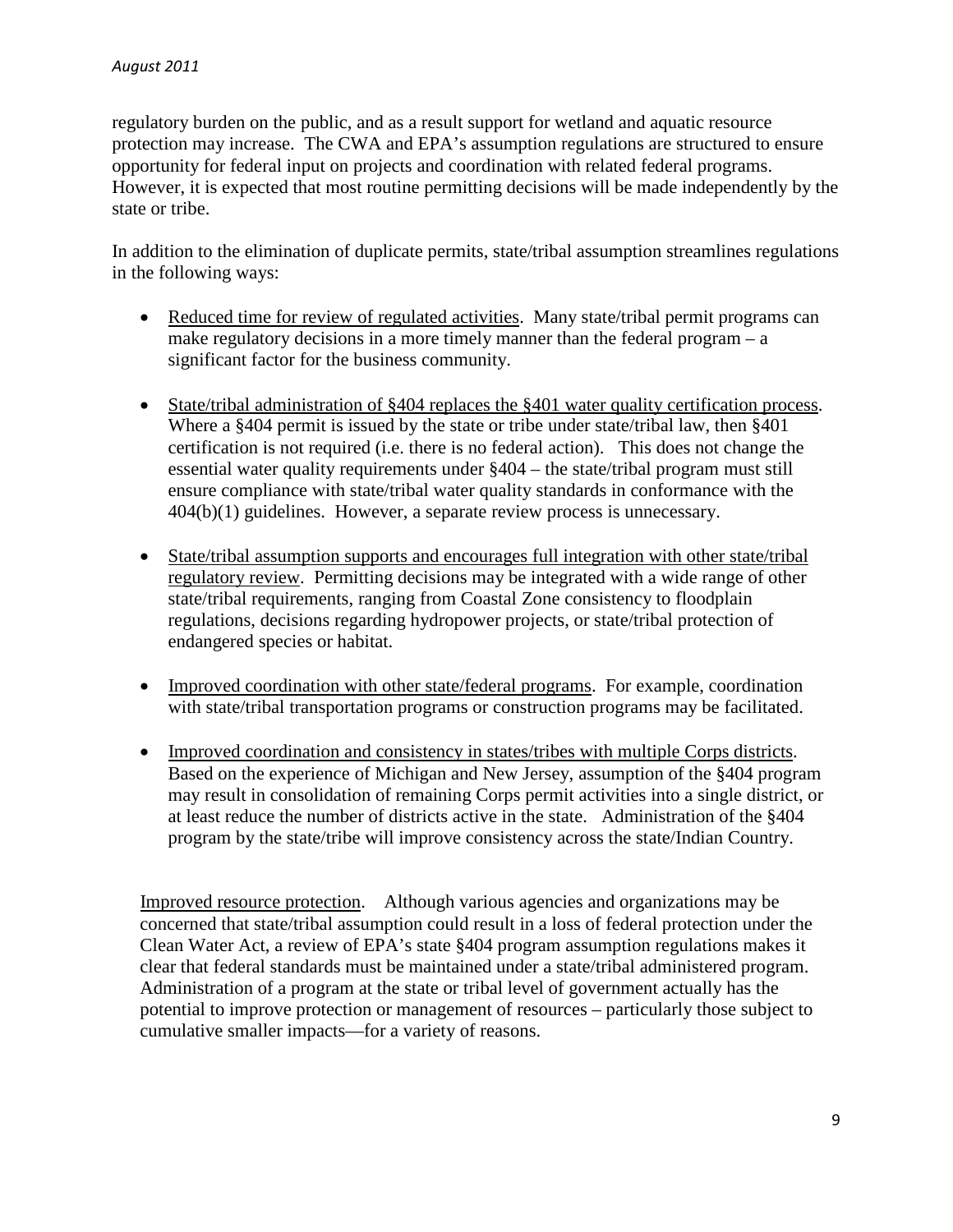- Increased staff levels. State/tribal programs typically make use of more staff in more localized offices than programs operated from Corps districts. The public often considers state staff to be more accessible than federal staff.
- Local resource knowledge. State/tribal resource managers frequently have extensive knowledge of local resource values, condition and issues. They may be aware of the presence of locally rare resources, or conditions that threaten those resources. State/tribal staff also typically work closely with local units of government, including agencies responsible for overall land use and development, and with related state/tribal programs that manage fish, wildlife and water resources.
- Regulations are tailored to address specific policies and needs of state and tribes. Water management policies vary across the nation – for example, protection of riparian areas in an arid western landscape differs significantly from management of vast tidal wetland resources in southern states, or forested northern wetlands. State/tribal §404 programs maintain basic national goals, while tailoring regulations to make sense and work effectively and efficiently within the local or regional context.
- Potentially broader regulation under state or tribal jurisdiction. In some states and tribes, regulated waters are defined more broadly than federal jurisdiction. A combined state/federal program may therefore provide more comprehensive protection for isolated wetlands and other unregulated waters that are important for protection and management of state/tribal water resources and habitat. State or tribal/ federal programs can also integrate regulation of other activities, such as drainage.
- Integration with other state/tribal management of resource management and land use. As state/tribal and federal wetland programs have matured, it has become apparent that wetland protection and management is frequently most effective in the context of broader resource protection—especially consideration of watershed level functions and values. The loss of public benefits provided by wetlands becomes more apparent when

considering cumulative losses of functions and values on a watershed scale.

State, tribal and local government agencies operate numerous programs to address water quantity and water quality issues, to encourage protection of wildlife habitat corridors and greenspace, and to address other local values. The  $§$  404(b)(1) Guidelines require consideration of these same issues. State/tribal administration of the §404 regulatory program can support state/tribal watershed programs, while avoiding state and federal duplication in the review of wetland permit applications.

*In Wisconsin, the state's dredge and fill permit program is coordinated with lake shoreline protection through special state zoning provisions.* 

*Oregon protects water resources as one component of the statewide land use planning program.* 

*In New Jersey, state regulations recognize the importance of protection buffer zones around wetlands as one component of regulation.*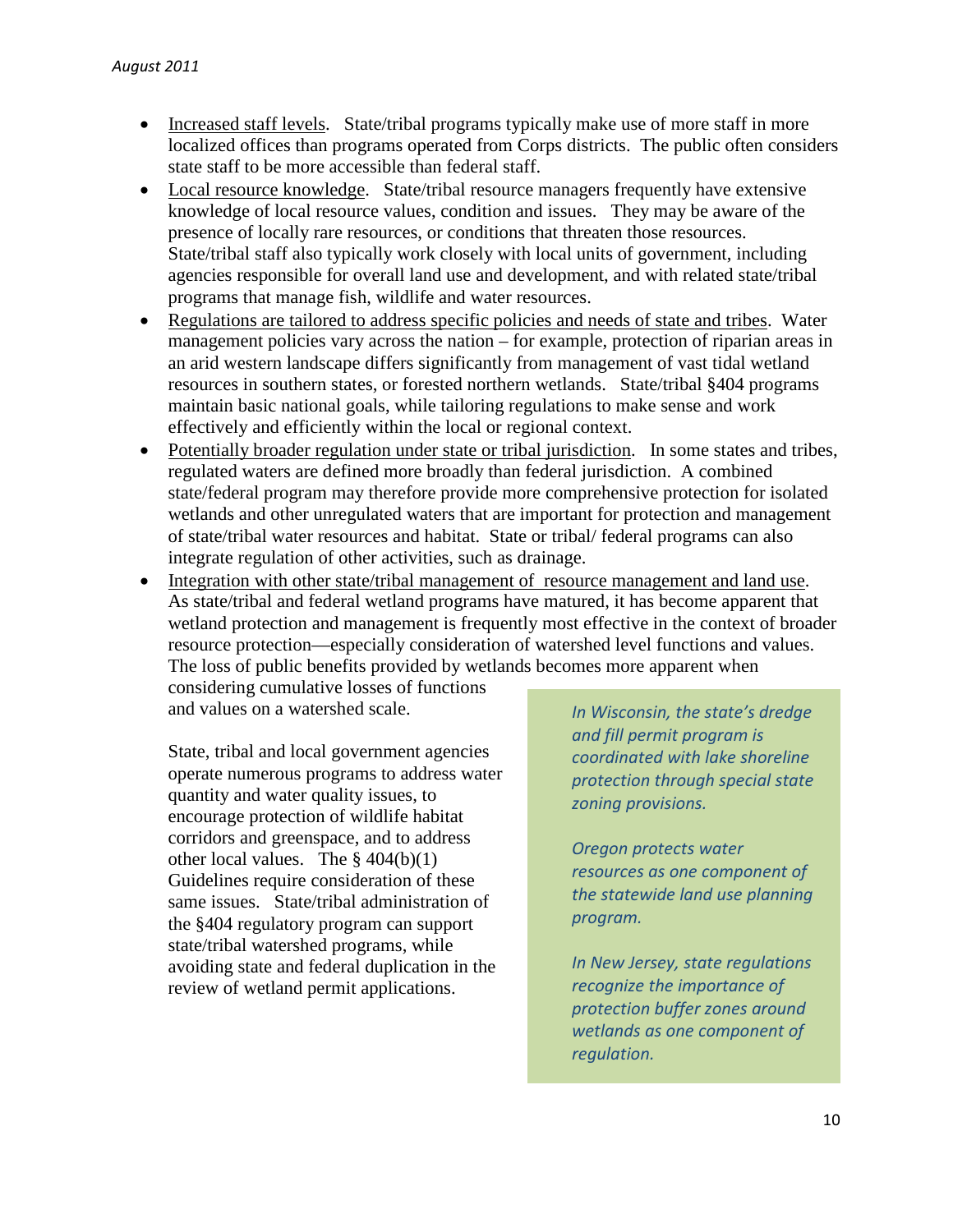Other benefits. States and tribes will likely identify a number of other positive benefits for the agency and the public. Examples include

- Public acceptance. Many complaints about wetland regulation are based on permit procedures, rather than on the need for wetland protection. To the extent that wetland regulation is made more efficient, less duplicative, and more specific to the state/tribe, resistance to regulation is reduced.
- Access to state/tribal appeal processes and courts. The program requirements for public input are discussed under special topics. However, in many states/tribes the public – including both permit applicants and citizens who may be impacted by a proposed project – may have more ready access to appeals (including administrative appeals or state/tribal courts) than is perceived to be available in federal permit programs.
- Program stability. Although state/tribal and federal programs are both subject to changes in law and policy, the desire to maintain state or tribal and federal consistency can buffer these changes. As long as the state/tribe is committed to program administration, amendments that would result in withdrawal of state/tribal authorization are less likely. At the same time, changes in federal law and policy will impact the state or tribe only to the extent that state/tribal laws are amended accordingly. As a result, state/tribal administered programs have tended to be more stable, and less affected by individual legal decisions or procedural modifications.
- Consistency in permit decisions. Eliminating issuance of duplicative permits from the state or tribe and the Corps (often from multiple Corps district offices) will reduce inconsistencies in permit decisions or conditions from the perspective of the applicant.

# **Potential obstacles and disadvantages**

The fact that only two states (Michigan and New Jersey) have assumed the §404 program since 1977 is a reflection of the challenges associated with this process. States/tribes should be aware of the following concerns or potential barriers when they seek §404 program approval.<sup>[3](#page-11-0)</sup>

Need to demonstrate jurisdiction over all waters of the United States. In order to administer the §404 program, a state or tribe must – at a minimum – have regulations in place that provide jurisdiction over all waters of the United States (other than those waters retained by the Corps under

*New Jersey adopted the 1989 Federal manual as the standard to identify the extent of wetlands. Since this manual is conservative in defining the extent of wetlands, it remains acceptable under the state assumed §404 Program. Consequently, New Jersey has not been subject to changes in delineation techniques over the past decade.* 

<span id="page-11-0"></span><sup>&</sup>lt;sup>3</sup> The EPA presented a more detailed review of potential barriers to assumption to ASWM and Society of Wetland Scientists members. This powerpoint presentation is available through the ASWM Section 404 assumption webpage, under Wetland Programs.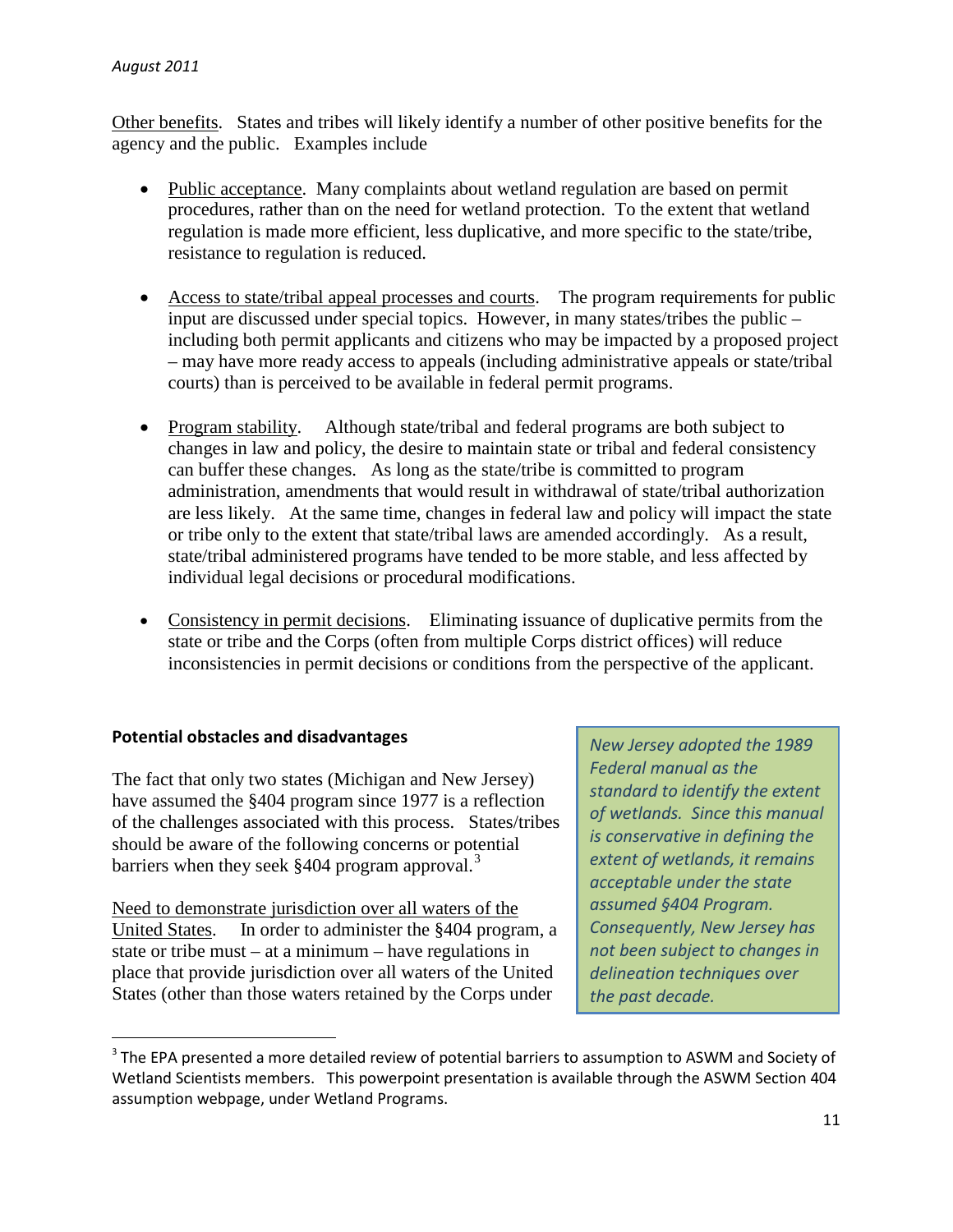$§404(g)$ , and, for states, lands held in trust for the tribes). The scope of federal jurisdiction is very broad, including most wetlands, lakes, streams and tributaries, and tidal waters as established by regulation and implemented consistent with U.S. Supreme Court decisions in SWANCC and Rapanos.

If the jurisdiction of a state/tribal program is limited, e.g. if the state/tribe does not regulate small wetlands, tributary streams, or some other category of regulated waters, state or tribal law would need to be amended prior to program assumption.

Need to demonstrate consistency between state/tribal and federal regulations. State/tribal regulatory authority must include all activities regulated under §404. The state/tribal program must be consistent with the §404(b)(1) Guidelines and all other parts of the federal program. Some states have found that their existing permit exemptions exceed what is allowed under the Clean Water Act. Closing these gaps may prove to be a significant political challenge, even though the assumption program provides overall regulatory streamlining.

When a state or tribe requests approval to administer the §404 program, the EPA will thoroughly compare state and federal regulatory standards. States/tribes are allowed a degree of flexibility in the structure of the state or tribal program, language, and policies, but ultimately the "no less stringent than federal requirements" standard must be applied. This issue is discussed in more detail in the section on Special Topics. At a minimum, the state/tribe should anticipate that a detailed legal evaluation will be required, with the assistance of legal counsel.

It should also be noted that the state/tribe must *maintain* federal consistency. Changes in state/tribal law or regulation – whether arising from the state legislature, tribal council, or the courts—must be reported to EPA and evaluated for consistency. The state or tribe will also be expected to be responsive to future changes in *federal* law or regulations, with parallel changes in state/tribal provisions as needed. For example, promulgation of federal regulations defining §404 program mitigation requirements in 2008 in turn required a fresh evaluation of parallel state standards in Michigan and New Jersey. Some state lawmakers object to this influence on state regulations, although in Michigan and New Jersey it has generally been accepted given the overall benefit to the state.

Potentially high percentage of waters that must remain under Corps jurisdiction. For some states/tribes – particularly coastal states – the extent of jurisdiction that would be retained by the Corps is itself an impediment to program assumption. In states/tribes where jurisdiction over a high percentage of waters would be retained by the Corps, assumption may be seen as less beneficial. In Michigan and New Jersey, program benefits were viewed as outweighing this limitation.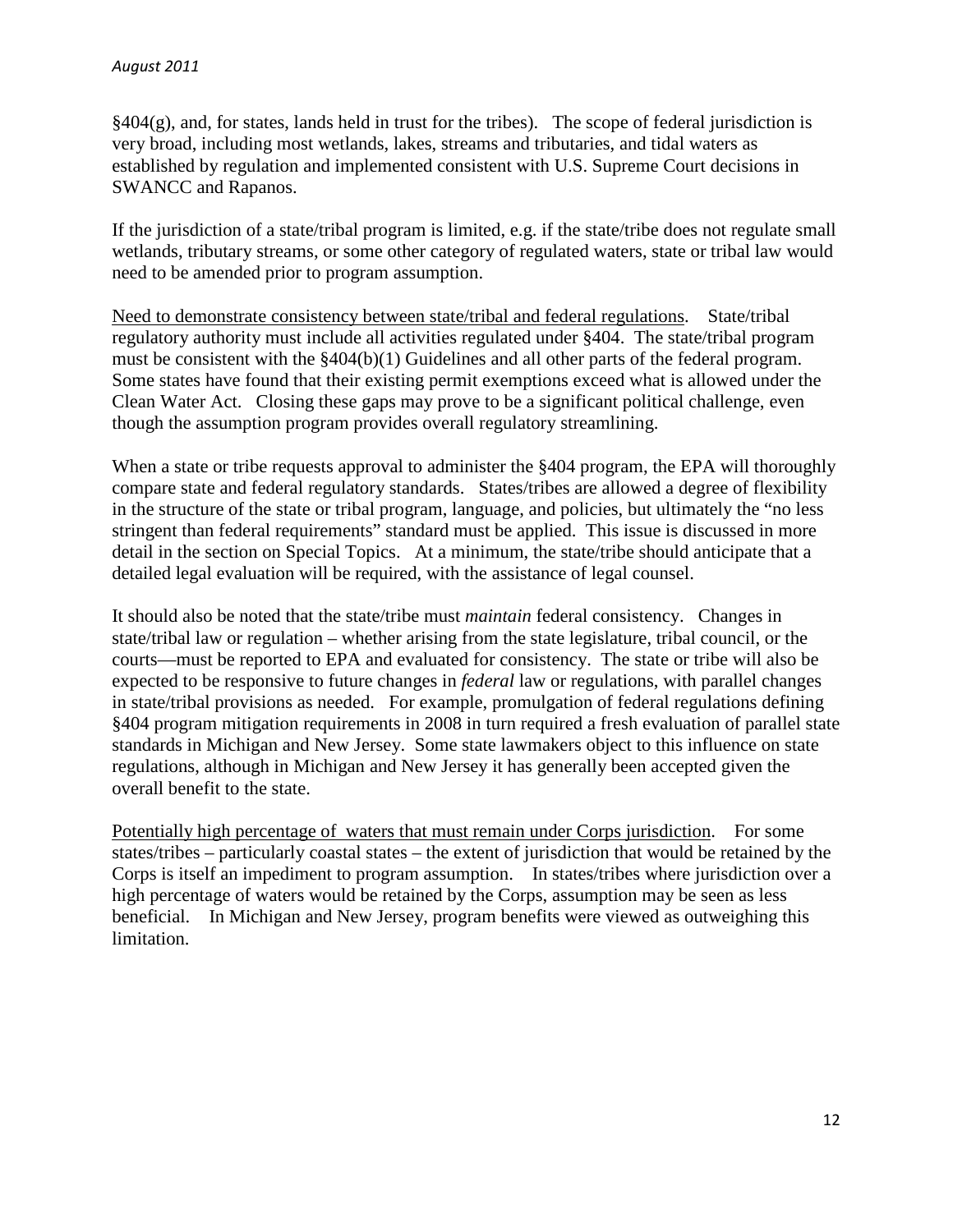## Financial cost.

- Initial evaluation and development of a statetribal program. The initial cost of program assumption, which includes development of a full application, modifications to the state/tribal program to achieve consistency, development of procedures for coordination with federal agencies, and educating the public regarding the change in state/tribal and federal roles, can also be significant. EPA has estimated that states spend an average of \$225,000 when investigating the option to assume the §404 program. Program development (but not administrative) costs may be partially offset through EPA Wetland Program Development Grants.
- Operation of state/tribal §404 program. There is no dedicated source of funding for administration of state/tribal §404 programs. A state may allocate a portion of CWA Section 106 water program funds to the state/tribal wetland

*When the Commonwealth of Virginia considered assumption of the §404 program, a number of issues were considered. However, the anticipated cost of the program was such that further consideration was ended.*

*Virginia estimated that in order to provide additional services similar to those provided by the Corps – including verification of wetland delineation – the annual budget for the state program would increase by \$5-6 million.* 

program, but in reality this source is already severely constrained by the needs of other programs. The cost of compliance and enforcement should not be underestimated, as it may add significantly to an existing program.

It should be noted that many states and tribes already expend funds operating a state permit program or §401 certification program. For these states, the added cost of state assumption may not be significant, depending upon the scope of the current program.

Political will & public desires. Multiple interests groups from both sides of the political spectrum may have serious concerns about the impact of state/tribal program assumption. Environmental or conservation groups may initially view a state/tribal program as less protective than the federal program. The regulated public may see assumption as an expansion of overall permit requirements. For state legislators and tribal councils, cost of the regulatory program may be the primary concern.

The state/tribe will need to gauge public support, and initial public understanding of the program. As policy makers, permit applicants, and interested citizens gain knowledge of how §404 program assumption alters the division of responsibility for wetland management among state/tribal and federal agencies, support may increase. When all parties understand the dynamics of the proposed change, then the overall cost to the state, including the cost of staffing the state/tribal program and the relative cost in time and fees for permit applicants, must be weighed against public desires regarding resource protection programs. Each state/tribe is advised to openly weigh state/tribal and federal roles, and to determine which approach to wetland management best matches programmatic as well as public goals and support.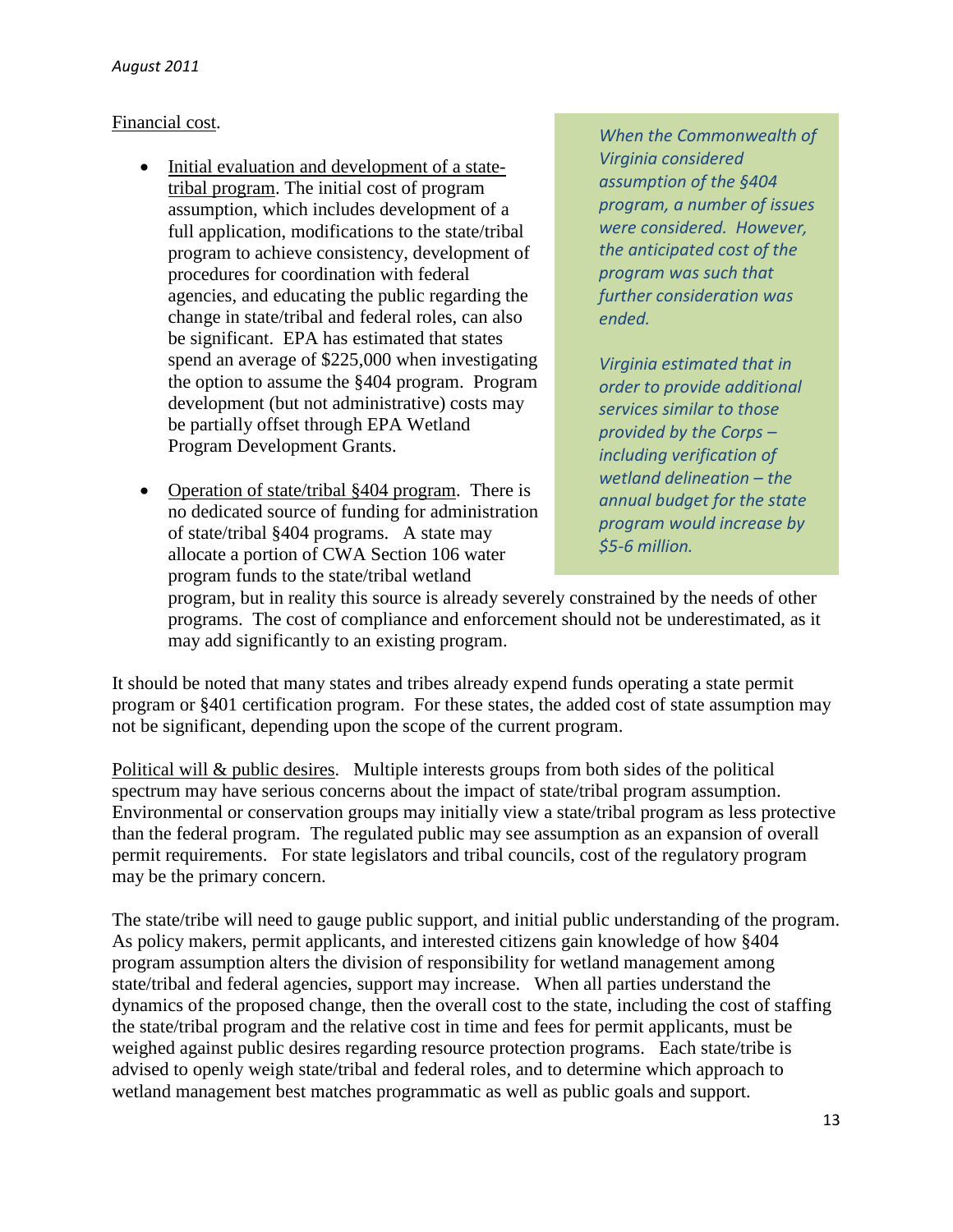## *How does the Section 404 program differ from Section 402?*

Many state and tribes are familiar with the regulation of discharges through the National Pollution Discharge Elimination System (NPDES Program) under §402 of the Clean Water Act. Although there are similarities between the §402 and §404 programs, there are also distinct differences.

| §402 (NPDES)                                                                                                                                                                      | §404                                                                                                                                                                                              |
|-----------------------------------------------------------------------------------------------------------------------------------------------------------------------------------|---------------------------------------------------------------------------------------------------------------------------------------------------------------------------------------------------|
| Regulates the ongoing discharge of pollutants to<br>waters of the U.S., setting pollution limits for each<br>5 year period.                                                       | Regulates placement of dredge or fill material in<br>wetlands, lakes and streams. The permit is<br>typically in effect only until changes are completed,<br>but shall not exceed a 5 year period. |
| Permit limits may be modified in future based on<br>monitoring data.                                                                                                              | Changes are typically permanent.                                                                                                                                                                  |
| Permit applicants are typically businesses or<br>municipal facilities that are familiar with permit<br>requirements.                                                              | High percentage of permit applicants are individual<br>landowners who have limited understanding of<br>environmental regulations.                                                                 |
| Regulated discharges are typically to public waters.                                                                                                                              | Regulated activities in wetlands are often located<br>on private land.                                                                                                                            |
| Public notice is typically in the form of a draft<br>permit, including limits set by agency.                                                                                      | Public notice is typically issued upon receipt of a<br>complete application, seeking input on the<br>proposed project from all interested parties.                                                |
| Compliance relies heavily on monitoring and<br>reporting by the permit holder.                                                                                                    | Violations may be reported by observations of<br>numerous individuals; resolution may require<br>restoration of the damaged site.                                                                 |
| Administration of the program by a state or tribe<br>may be phased in over time. A state or tribe may<br>request approval to administer only some of the<br>discharge categories. | Partial administration of the program by a state or<br>tribe is not allowed; the state must simultaneously<br>assume administration of all components of the<br>§404 program.                     |
| No dedicated source of funding; however, typically<br>funded in part by federal §106 funds.                                                                                       | No dedicated source of federal funding. While<br>§106 funds could be used, these funds are typically<br>committed to other essential programs.                                                    |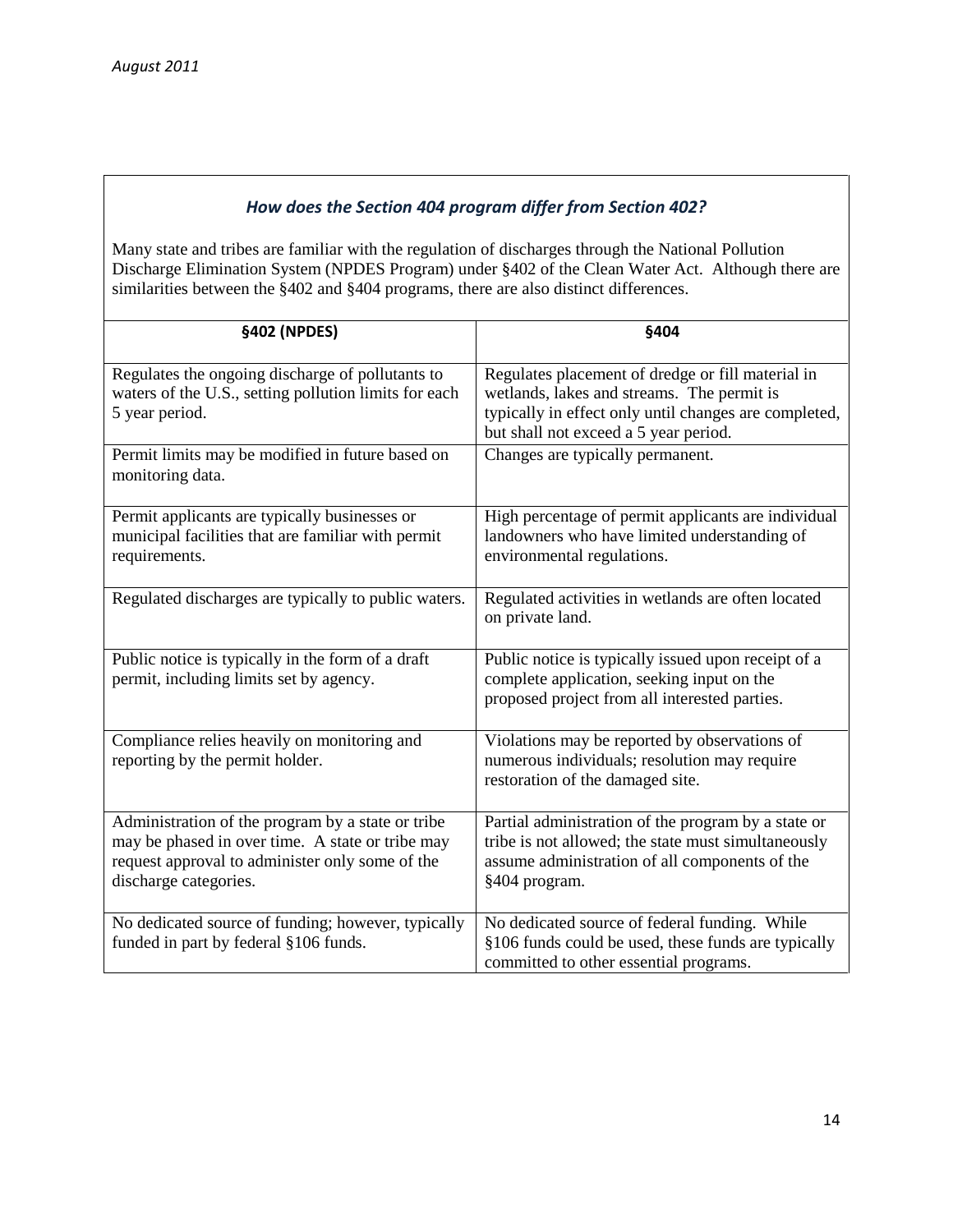#### **GETTING ORGANIZED**

A full consideration of §404 program assumption will require technical input from program managers, as well as legal assistance, in order to evaluate implications for state/tribal resource protection, related state/tribal policies, and the regulated public. This may require months or years to complete. Therefore, it is recommended that a state or tribe begin with consideration of the broad requirements of the §404 program, how well these requirements mesh with state/tribal goals, and the extent to which equivalent state/tribal programs are already in place. Then if the state/tribe wishes to proceed with assumption, a more detailed legal assessment will be required.

Keep in mind that materials developed to help a state/tribe make a decision regarding assumption, such as a legal comparison of state/tribal and federal authorities, will also be a component of the state or tribe's formal application for assumption if it decides to proceed. Therefore, the basic requirements for an application for assumption should be reviewed at the outset to avoid repeating a step. Wetland Program Development grants can be applied for to help fund the work needed to fully consider and prepare for state or tribal assumption of §404.

While the circumstances of each state or tribe will be unique, the state/tribe may wish to begin with the following considerations.

## *Define state/tribal goals: what is the benefit to the state or tribe? Why is assumption being considered at this time?*

A state or tribe may be motivated to consider program assumption for a variety of reasons—to reduce duplication with federal programs, increase efficiency, and improve business climate; to improve resource management through increased integration with state/tribal programs; or to increase the emphasis on wetlands of particular importance to the state/tribe, including wetlands with regional significance. Provided that the state/tribe's purpose in considering assumption includes maintenance of a level of aquatic resource protection and management at least equal to that established by the federal program, state/tribal administration of the §404 program may be useful in achieving these goals.

On occasion, §404 program assumption is proposed as a means of limiting federal regulation, or reducing federal involvement in state/tribal resource management, without balancing goals for resource protection and management. For example, some states/tribes have inquired about §404 program assumption primarily to facilitate permitting for specific highway or development projects. If the overriding goal is limited to a single purpose, or is primarily to reduce regulation, it is less likely that the state or tribe will be able to implement a successful §404 program, or to coordinate with federal agencies to the degree necessary. A state/tribe in this position may wish to consider other options to expand the state/tribal role, reduce duplication of effort, and improve coordination with federal agencies, short of full §404 program assumption.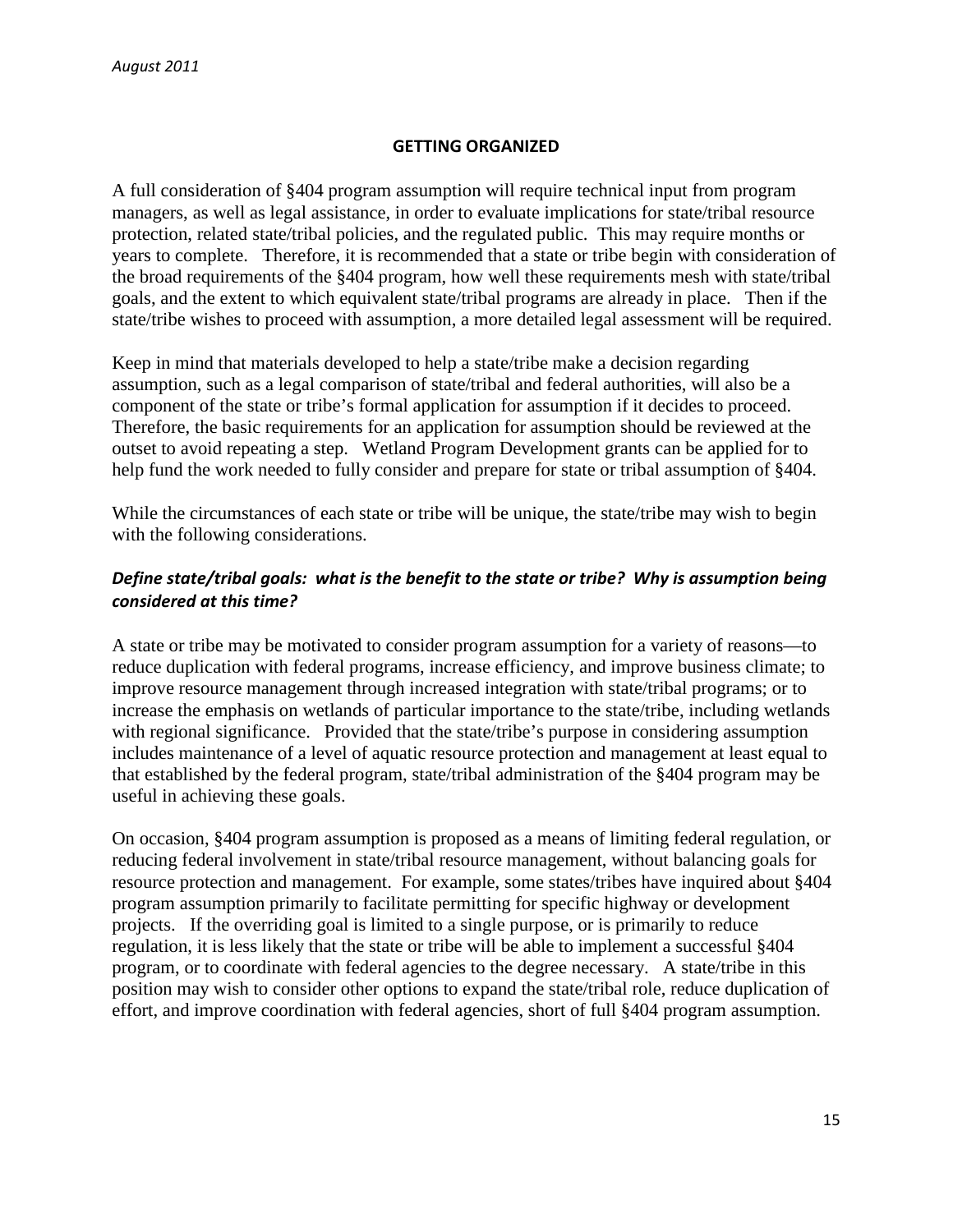# *Is there public support for comprehensive administration of a dredge and fill permit program by the state or tribe?*

In addition to resource protection goals, a state or tribe must either have – or be willing to develop – a comprehensive permitting and enforcement program that ensures compliance with federal standards. The political will for development - and continuation—of this program should be assessed, taking into account support from the public and private sector. A wide range of interests may support state/tribal level regulations for different reasons. Conservation and environmental agencies and organizations may understand the benefits of a more localized program that is integrated with other state/tribal programs while maintaining federal standards, or may fear loss of resource protection. Business and development interests may understand the benefit of more expedited, and less duplicative regulation, or may oppose an expansion of the state or tribe's role. The interests of multiple stakeholders should be considered in terms of long-term program support.

## *Inventory existing state/tribal statutes and regulations: are basic program requirements met, or is there support for amendment of the current program?*

Does the state or tribe have an adequate permit program in place under *state* law, providing the appropriate state/tribal agency with the authority to issue or deny permits, and authority to enforce regulations? Undertake an initial side-by-side comparison of state/tribal and federal:

- *Jurisdiction* over waters of the United States, including wetlands. Does the state/tribe have jurisdiction over all assumable waters?
- *Authority to regulate* all actions regulated under §404.
- *Exemptions.* State/tribal exemptions cannot be broader than federal exemptions.
- *Permitting standards.* A state/tribe cannot issue a §404 permit that does not provide the same level of protection as the 404(b)(1) Guidelines and other federal regulations.
- *Compliance and enforcement.* A state/tribal program must have authority to enforce compliance with permits, and to address violations of permitting requirements. This includes the ability to assess appropriate fines and penalties, and to provide for public participation in the compliance program.

The state or tribe's authority to administer a permit program may rest on both primary statutes such as a statewide (nontidal) wetland law, and related authorities – e.g. floodplain regulations, coastal zone regulations, shoreline zoning requirements, dam safety laws, and so on. For example,

- *The scope of jurisdiction* over waters and wetlands may be defined in state/tribal water quality standards, in specific dredge and fill statutes or regulations, in broader water authorities, or in state/tribal land use regulations (e.g. authority to regulate shorelines)
- *Compliance and enforcement requirements* may be found in multiple state/tribal regulatory authorities, in administrative procedure requirements, or in other state or tribal laws.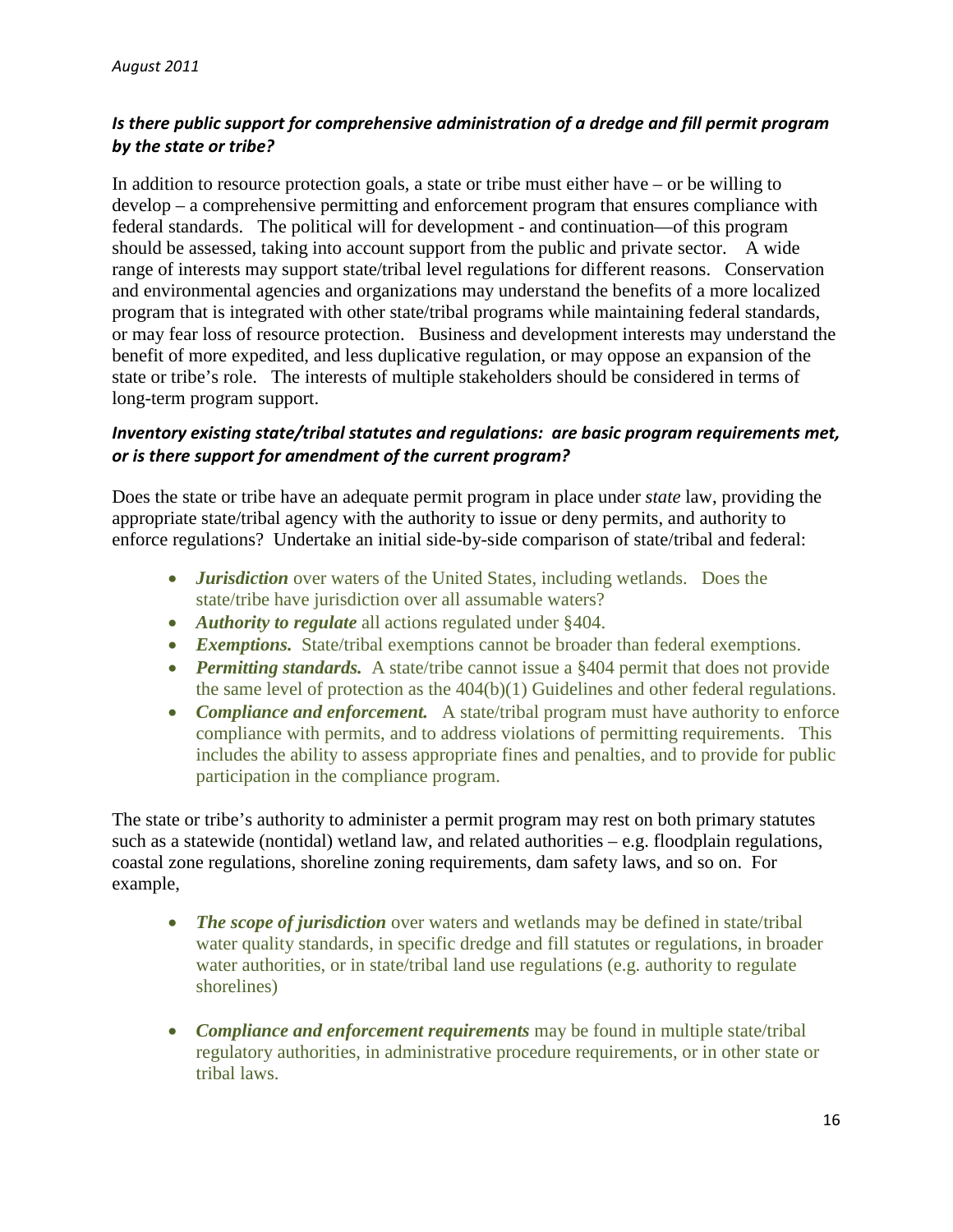Each state/tribal agency that will implement the program must be authorized to make use of all necessary authorities. It should be assumed that assistance from in-house counsel, or the state Attorney General or Tribal Attorney, will be needed to identify all authorities in a final page-by-page assessment. This assessment, and certification of authority by the Attorney General/Tribal Attorney, will be one of the key components of an application for §404 program assumption.

# *Identify gaps: what additional regulations, staffing, funding, or enforcement authority would the state/tribe need to assume the §404 program?*

If the state or tribe does not currently have permitting authority needed to provide the same level of resource protection as federal law, then it will have to develop or revise its regulations to be consistent with and at least as stringent as federal law. At this stage, if not before, it is advisable to evaluate public support for the change, and to work closely with the EPA to determine as specifically as possible what changes would bridge the gap.

Staffing and financial resources. The extent of funding and staff resources needed to sustain a state or tribal §404 program should be estimated, and sources of potential funding identified. An application for program assumption will require both an annual budget, and a workload analysis defining staffing needs<sup>[4](#page-17-0)</sup>. Additional information regarding program costs is included in the Special Topics section.

If a state or tribe already administers a comprehensive permitting and enforcement program, then the *added* cost of coordinating with EPA under a state/tribal §404 program may be minimal. In Michigan, one full-time position is dedicated to coordination with EPA and program reporting, and the time needed for federal coordination is estimated to require the equivalent of three additional permitting staff statewide. By comparison, New Jersey requires less than one fulltime position to coordinate with EPA. For programs that must expand permitting requirements or enforcement actions, a significant new amount of funding may be necessary.

# *Develop a strategy: what is the best approach to meeting state or tribal goals given the requirements of the federal program and limits on the state/tribal program? Is it advisable to seek program assumption, or are other program options a better first step?*

Following a review of the program requirements and an assessment of its current status, the state or tribe will make a preliminary decision about program direction, and the most logical means of improving state/tribal wetland protection and management.

• *If the state or tribe determines – based on discussions with EPA - that it has an established regulatory program that is essentially consistent with federal §404 program requirements, it may decide to proceed with the assumption process.* The state may

<span id="page-17-0"></span> $\overline{a}$ <sup>4</sup> The Association of State and Interstate Water Pollution Control Administrators (ASIWPCA) developed a *State Water Quality Management Resource Model* in 2001 that may assist a state or tribe in analyzing workload requirements (*add citation*).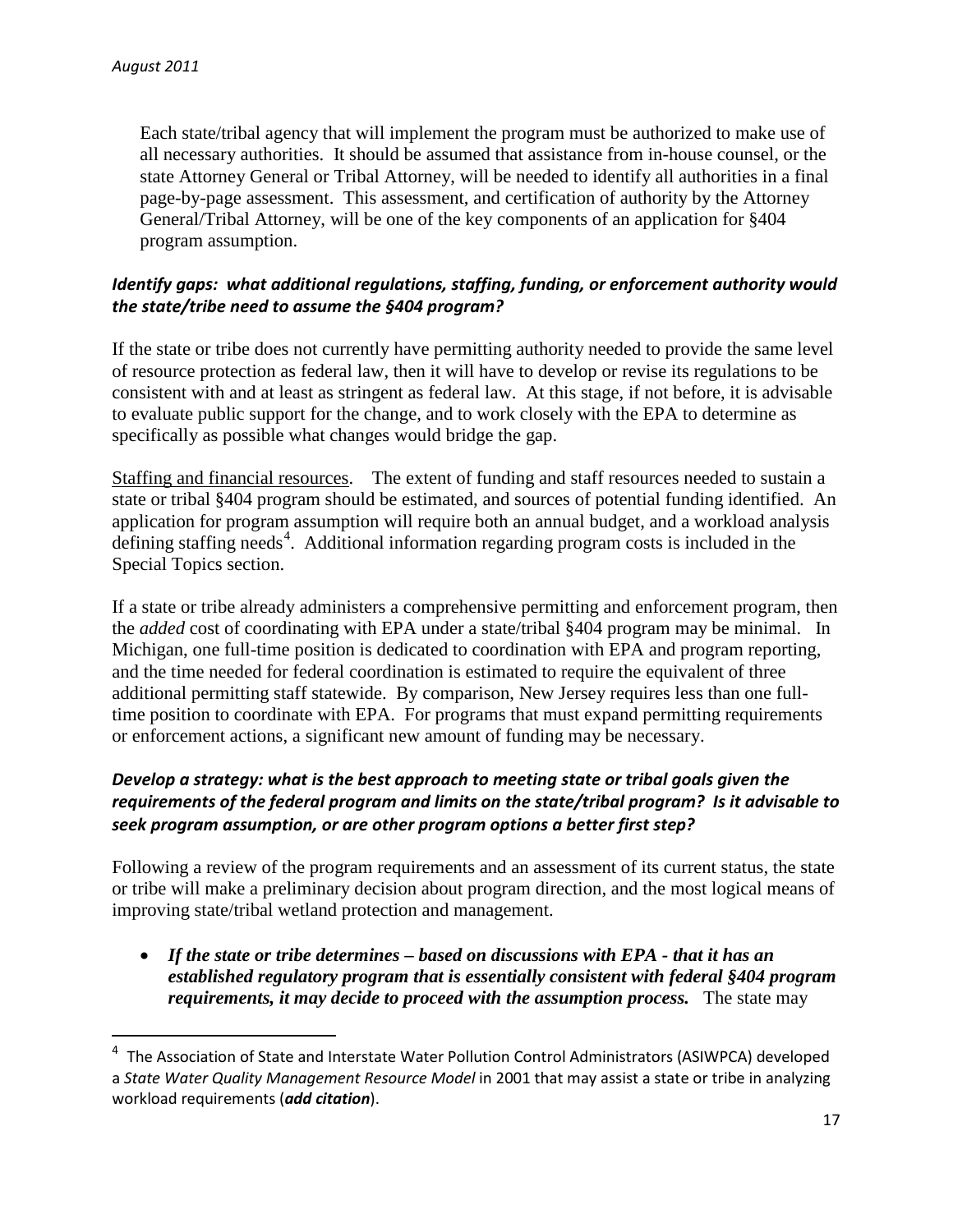then outline a strategy to proceed with development an application for assumption that is likely to include the following actions.

- o A stakeholder process that identifies the concerns of all interest groups, and provides an ongoing source of information to the public
- o Amendment of state/tribal regulations as needed. The timeframe for legal amendments or rulemaking will in turn dictate the timeline for assumption
- o Further definition of funding and confirmation of the availability of funds in coordination with the state/tribal budget process
- o Discussions with all other impacted state, tribal, federal and local agencies
- o Development of supporting materials such as staff guidelines and permit application forms, and a means of documenting permit decisions
- o Training staff in new procedures and requirements
- o Notification of the public of the shift in permitting responsibility
- o Full documentation of the state/tribal program as needed for the application for assumption.
- *If the state or tribe does not currently have the basic legal capacity to assume administration of the §404 program, but has support for increasing responsibility for wetland protection, it may take steps to build the needed capacity.* Numerous possibilities are available, depending upon the status of the state/tribal program. The state may wish to consider the following.
	- o Building support for the state/tribal program through establishment of a stakeholder group to assist in definition of an appropriate course of action, and to further educate stakeholders regarding state/tribal administration of §404
	- o Coordination with EPA to further define changes that are needed for program assumption, and to inform the federal agencies of the state or tribe's long-term plans
	- o Increase state or tribal responsibility relative to §404 permitting. If the state/tribe does not currently have a process for coordinating regulatory review with the Corps, possible development of an (S)PGP, or review of §404 permit applications through an expanded §401 Water Quality Certification Process. These programs may provide the state/tribe with useful experience and a greater understanding of the federal program, and/or provide an opportunity to demonstrate and document state/tribal capabilities.
	- o Pursuing modifications of state/tribal regulations as needed to meet federal requirements.

# • *If public support for an increased state regulatory role is lacking, the state/tribe may wish to build its wetland program using other approaches.*

o Focus on a wetland outreach program to build public understanding of wetland functions and values, and the role of regulation. Assist policy makers in understanding approaches for streamlining state/tribal and federal regulations.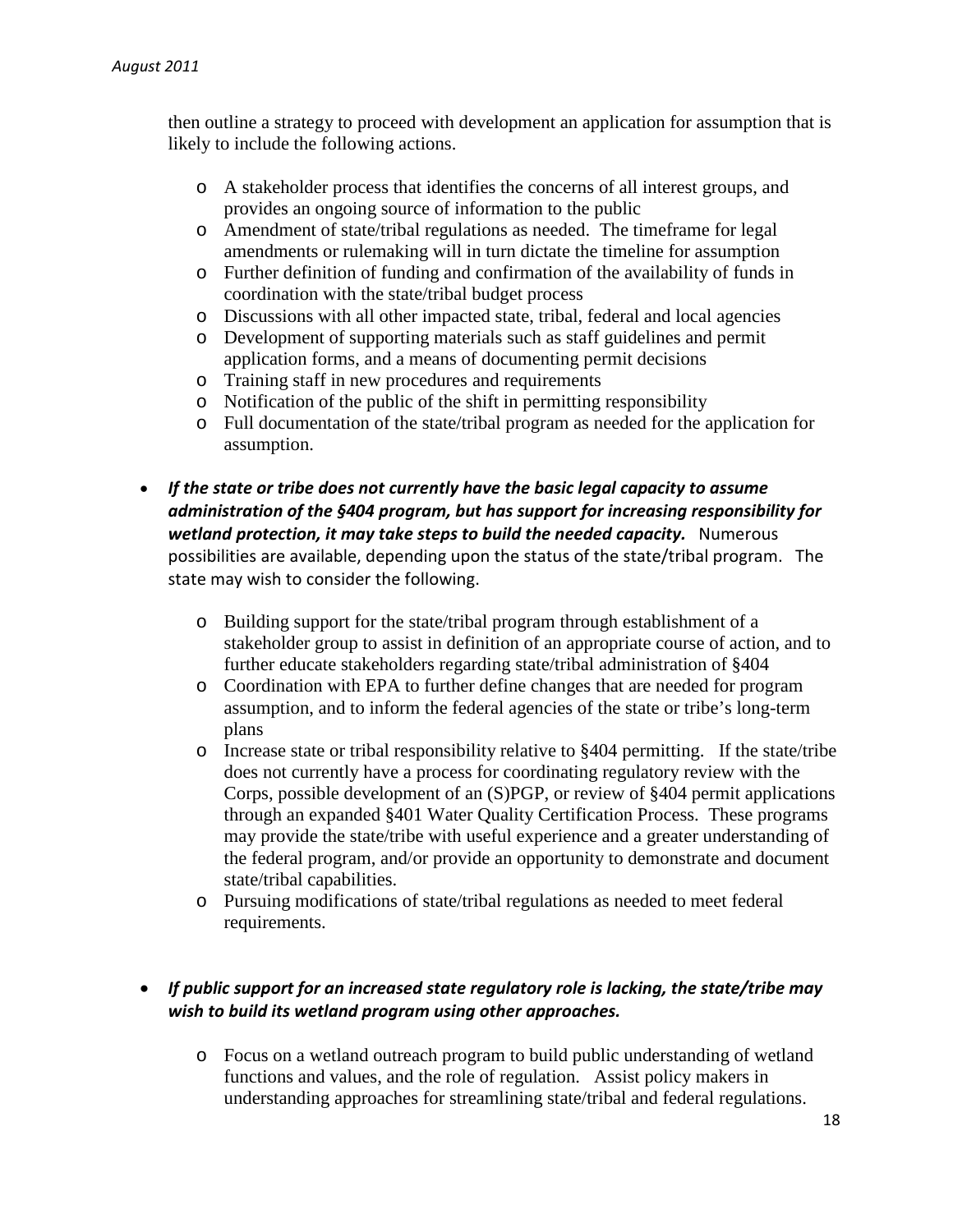- o Development of a more limited (S)PGP to gradually build capacity and experience, consistent with existing state authorities
- o Development of the state/tribal wetland program through non-regulatory approaches, such as assessment of wetland condition, mapping, and public education to build state/tribal expertise while supporting effective wetland protection and management.

#### **APPLICATION REQUIREMENTS**

The *final* step in the process for approval of a state or tribal §404 program is initiated by formal submittal of a detailed description of the state or tribe's program to the Regional Administrator of the EPA, with a request for approval of the program from the Governor of the State or Tribal Chair. This request must include the following.

#### *Primary requirements:*

- *A letter from the Governor of the State or Tribal Chair, requesting program approval and formally transmitting the request to EPA.*
- *A complete program description.*
- *A statement by the Attorney General or Tribal Attorney that the laws and regulations of the state/tribe provide adequate legal authority to carry out the program and to meet the applicable requirements of federal law. That is, the appropriate state/tribal agency has authority to review permit applications, and to issue permits to regulate dredge and fill activities in assumable water, as well as to enforce regulations for dredge and fill activities in waters of the United States under the state or tribe's jurisdiction.*
- *A Memorandum of Agreement with the Regional Administrator.*
- *A Memorandum of Agreement with the Secretary [of the Army].*
- *Copies of all applicable state/tribal statutes and regulations, including those governing applicable state/tribal administrative procedures.*

*Reference: 40 CFR §233, Subpart B.*

Letter from Governor or Tribal Chair requesting approval. Once EPA receives a complete package and request for assumption from the state governor or tribal chair, it must determine whether to approve the state/tribal program within  $120 \text{ days}^5$  $120 \text{ days}^5$ . This schedule in practical terms

<span id="page-19-0"></span><sup>-&</sup>lt;br>5  $5$  This 120 day time frame may be extended if the Administrator and Governor/Tribal Chair agree.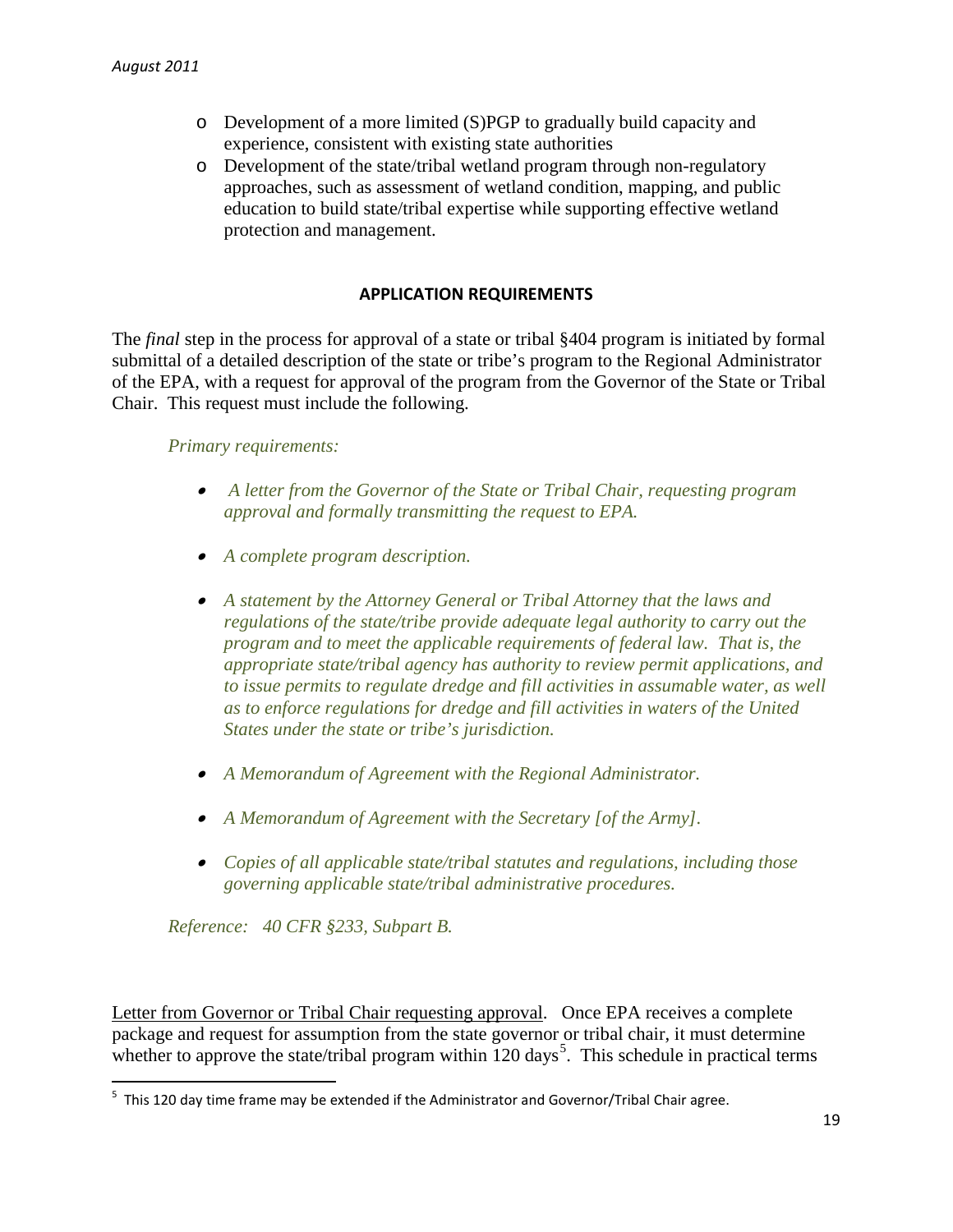means that all elements of the state or tribal program should be in place prior to program submittal, and agreement must have been reached with the EPA Regional Administrator and the Corps District Engineer as to how the program would be operated if approved.

The program description must include a detailed discussion of the scope and structure of the state or tribal regulatory program. These include

- A description of the scope and structure of the state/tribal program. This includes the extent of state/tribal jurisdiction; activities regulated, permit exemptions, permit review criteria and program coordination;
- State or tribal procedures for permitting, administrative and judicial review, and program operation;
- A description of the organizational structure of the state/tribal agency or agencies that will administer the program;
- A workload analysis including a description of staff and financial resources;
- Copies of permit application forms, permit forms and reporting forms;
- A description of state/tribal compliance and enforcement programs, and means of coordination with the EPA and the Corps;
- A description of waters where the Corps will retain jurisdiction; and
- A description of best management practices that will be used to satisfy requirements in the §404 program exemptions for the construction of farm, forest and temporary mining roads.

#### **Note that when completed, the program description may essentially serve as an operating manual for the state or tribal program, and as such will be useful not only in approval of the program, but as a reference during program administration.**

A state or tribe may find it useful to compare its permit process and requirements with the permits issued by the Corps (including Nationwide General Permits), to help determine whether its program will meet federal requirements. Although specific processes may vary, the overall scope of permit application review and the basic type of permit issued must ensure that wetlands and other aquatic resources are protected in accordance with federal standards. For example, the state might determine whether any activities authorized under a state or tribal general permit process are given more intense scrutiny and individual public notice under the Corps program.

The statement of the Attorney General or Tribal Attorney will include a detailed comparison of state/tribal and federal authorities, which will also be a useful ongoing reference for the state or tribe. This legal documentation must also address specific issues such as state takings law and jurisdiction over Indian lands. Note that the Attorney General/Tribal Attorney's statement is based on laws and regulations in effect at the time of signing; that is, state/tribal law must be modified as necessary to qualify for §404 program assumption before the final request for assumption is submitted. In Michigan's experience, EPA has twice requested that the basic statement by the Attorney General be updated following major changes in the state program, e.g. reorganization of state agencies.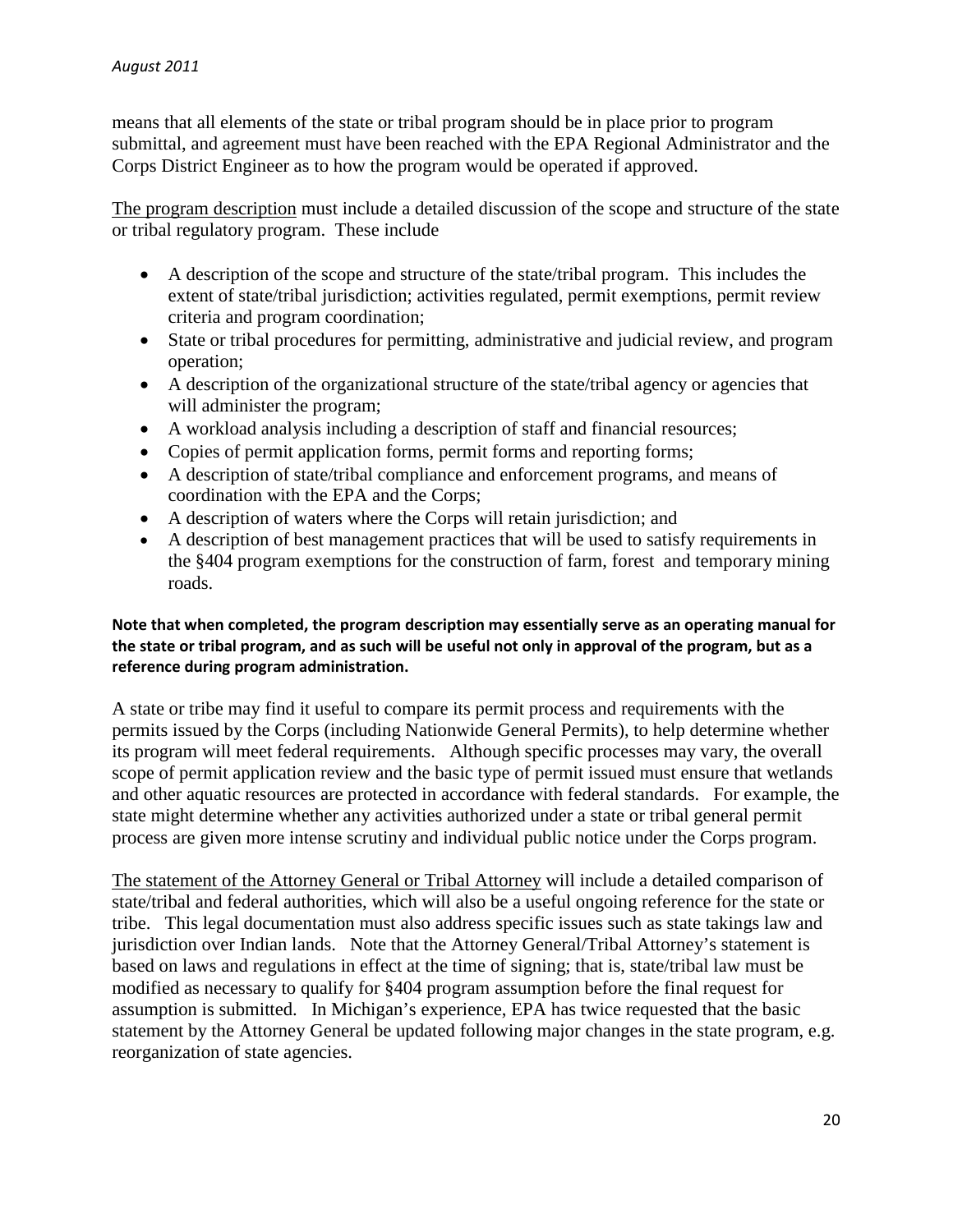Memoranda of Agreement (MOAs) with the Corps and with EPA must be signed prior to a formal request for program approval. These agreements will become effective upon approval of the state or tribal program. The content of these agreements is discussed below under Special Topics. MOAs should be negotiated well in advance of the expected date of the program submittal to allow adequate time for administrative review and signature at both the state/tribal and federal level. Following program approval, these documents may be amended from time to time by the parties.

The state or tribe may also find it helpful to enter into MOAs with other state/tribal agencies where more than one agency holds responsibility for components of program operation, or with other federal agencies – in particular the USFWS. While such agreements are not a mandatory component of the program submittal, the state or tribe must document in some manner how it will coordinate among agencies.

Public review and comment Following submittal, the EPA must publish notice of the state or tribe's application in the *Federal Register*. The EPA will provide for a public hearing in the state. The state/ tribe should be prepared for this review – both through ongoing discussions with interest groups, and through preparation of explanatory or supporting materials.

#### **SPECIAL TOPICS**

#### **Interpreting "No Less Stringent Than"**

#### *Primary requirements:*

- *States must have the authority to issue permits which "apply, and assure compliance with, any applicable requirements of this section, including, but not limited to, the guidelines established under section (b)(1) of this section, and sections 301 and 403 of this Act…"* (CWA Section 404(h)(1)(A)(i))
- *"Any approved State Program shall, at all times, be conducted in accordance with the requirements of the [Clean Water] Act and of this Part. While States may impose more stringent requirements, they may not impose any less stringent requirements for any purpose". (*40 CFR §233.1 (d))
- *"No permit shall be issued by the Director [of the State Agency] in the following circumstances: (a) When permit does not comply with the requirements of the Act or the regulations… including the Section 404(b)(1) Guidelines…". (*40 CFR §233.20)

The essential requirement that state/tribal programs be no less stringent than federal programs appears fairly straightforward. However, based on the states' experience to date, differences of opinion may arise regarding the specific requirements of a state or tribal program as compared to federal law.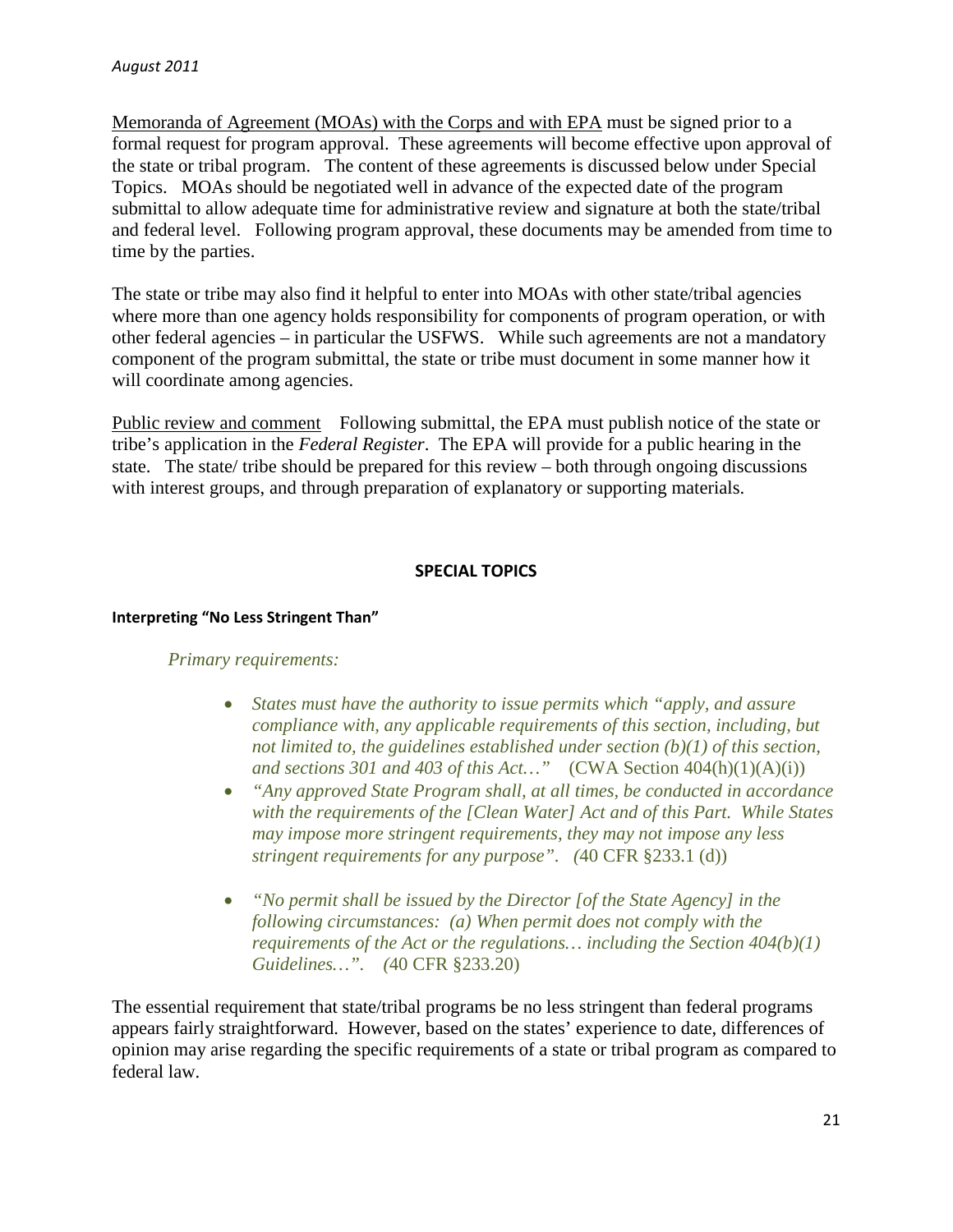In large part, this results from the difficulty of directly comparing the language of two different regulations. Even where state or tribal law is drafted with the intent of meeting federal requirements, it is unlikely that the format and wording will be identical. For any party who is concerned with how a regulation may be interpreted in the future by regulatory agencies or the courts, differences in language can raise questions.

The state or tribe may need to supply additional explanatory material to demonstrate how its laws and regulations are interpreted and applied in a manner that is consistent with and "no less stringent than" federal standards. Legal expertise will be needed to compare state/tribal and federal requirements, and to engage in discussions with EPA staff to ensure mutual understanding of both state/tribal and federal programs.

Comparison of state/tribal and federal standards is made more difficult by the fact that many decision points in wetland permit programs require a degree of professional judgment. For example, the 404(b)(1) Guidelines prohibit issuance of a permit if the proposed discharge, "*will cause or contribute to significant degradation of waters of the United States*." The federal guidelines detail factors that should be considered, and require not only professional expertise, but consideration of comments received from others during the public comment period. During an application for §404 program assumption, the federal agencies may ask to review state/tribal guidance documents or legal decisions that demonstrate how state/tribal laws are interpreted as compared to federal requirements. Thus, program experience is very helpful in documenting state or tribal approaches.

Finally, it is essential to understand that the basic foundations of parallel state and federal regulations will differ – even though regulatory goals may be fully shared. The CWA relies heavily on the authority of the federal government to regulate interstate navigation and interstate commerce, along with other federal authorities. By contrast, states/tribes regulate resources within their borders based on the constitution and laws of the state, including land use authorities, water rights (riparian or appropriation), the duty to protect public trust resources, and other public health and welfare authorities, as well as police powers.

One option for limiting these consistency issues is to adopt the  $404(b)(1)$  Guidelines by reference into state/tribal regulations. However, this is not a requirement for program assumption.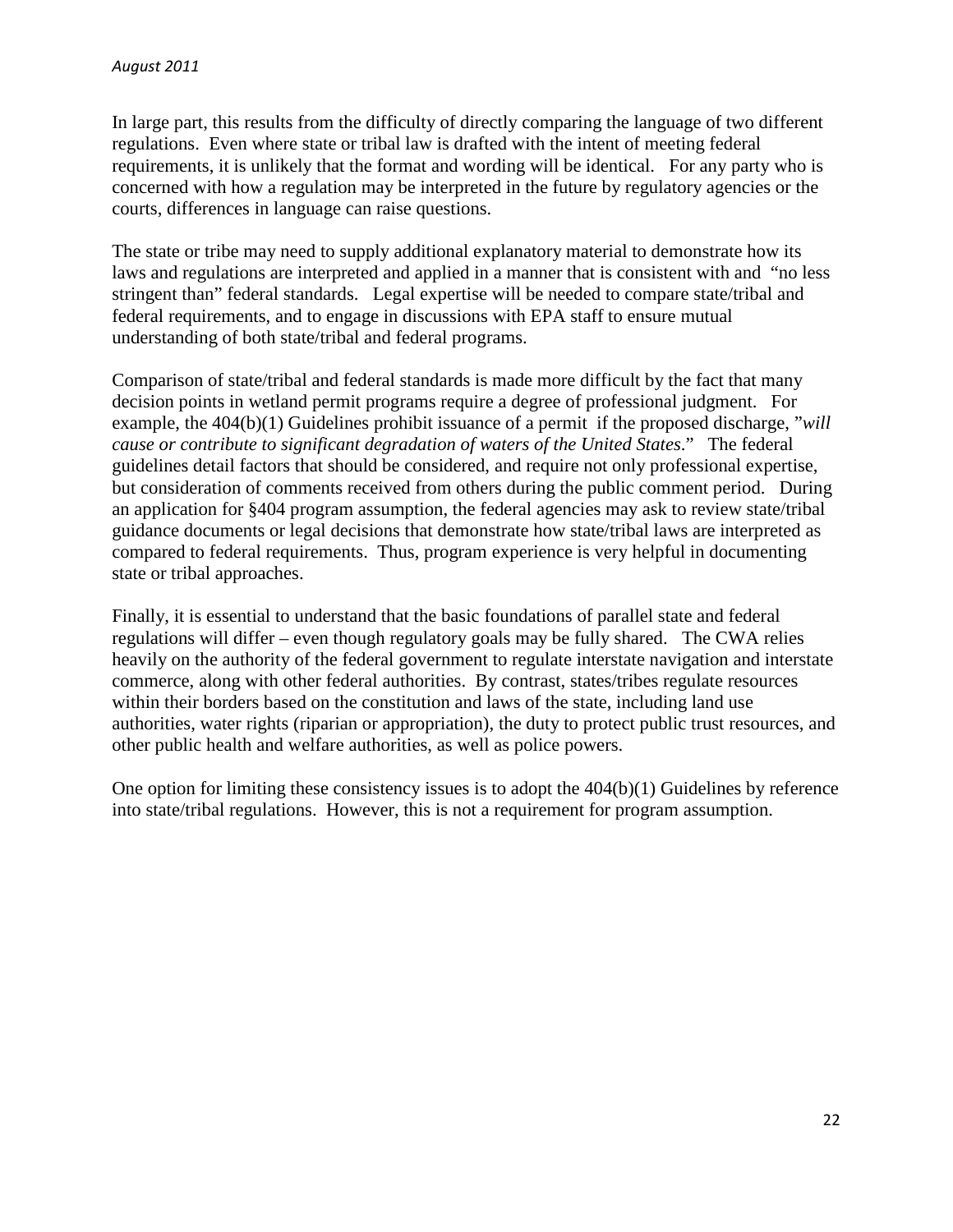| State - Federal Consistency: three examples from Michigan's §404 Program <sup>6</sup>                                                                                                                                                                                                                                                                                                                                                                                                                   |                                                                                                                                                                                                                                                                                                                                                        |                                                                                                                                                                                                                                                                                                                                                                                                                                                                                                                                                                                                                                                                                                                                                                                                                    |
|---------------------------------------------------------------------------------------------------------------------------------------------------------------------------------------------------------------------------------------------------------------------------------------------------------------------------------------------------------------------------------------------------------------------------------------------------------------------------------------------------------|--------------------------------------------------------------------------------------------------------------------------------------------------------------------------------------------------------------------------------------------------------------------------------------------------------------------------------------------------------|--------------------------------------------------------------------------------------------------------------------------------------------------------------------------------------------------------------------------------------------------------------------------------------------------------------------------------------------------------------------------------------------------------------------------------------------------------------------------------------------------------------------------------------------------------------------------------------------------------------------------------------------------------------------------------------------------------------------------------------------------------------------------------------------------------------------|
| <b>Federal provision</b>                                                                                                                                                                                                                                                                                                                                                                                                                                                                                | Parallel state provision                                                                                                                                                                                                                                                                                                                               | Decision on consistency                                                                                                                                                                                                                                                                                                                                                                                                                                                                                                                                                                                                                                                                                                                                                                                            |
| Is a state exemption consistent<br>with this federal exemption?<br>"The following activities are<br>exempt from Section 404 permit<br>requirements Normal farming,<br>silviculture, and ranching<br>activities such as plowing,<br>seeding, cultivating, minor<br>drainage, and harvesting for the<br>production of food, fiber, and<br>forest products To fall under<br>this exemption, the<br>activitiesmust be part of an<br>established (ongoing)<br>operation". [Excerpt from 40CFR<br>\$232.3(c)] | <b>Original state language:</b><br>"The following uses are allowed<br>in a wetland without a<br>permitFarming, horticulture,<br>silviculture, lumbering, and<br>ranching activities including<br>plowing, irrigation, irrigation<br>ditching, cultivating, minor<br>drainage, harvesting for the<br>production of food, fiber, and<br>forest products" | <b>State language and local</b><br>requirements may differ to an<br>extent, but the exemption<br>cannot be broader than the §404<br>exemption.<br>EPA questioned whether<br>"lumbering" and<br>"horticulture" were covered<br>by the federal exemption.<br><b>Based on additional</b><br>information from the state,<br>explaining how horticulture<br>and lumbering fit within the<br>federal exemption, it was<br>determined that this state<br>provision is acceptable.<br>EPA also objected to the fact<br>that the state exemption<br>does not include the word<br>"normal" and does not<br>expressly limit the<br>exemption to established<br>operations, even though this<br>is how the Michigan has<br>interpreted its exemption.<br>An amendment to state law<br>to add "established" is being<br>sought. |

<span id="page-23-0"></span><sup>-&</sup>lt;br>6  $6$  These examples are drawn from a review of Michigan's program more than a decade after program assumption. This informal review was intended to determine whether state regulations were still consistent with federal requirements after multiple amendments of both programs. Please note that the federal review considered significantly more detailed state and federal regulatory language than is summarized here.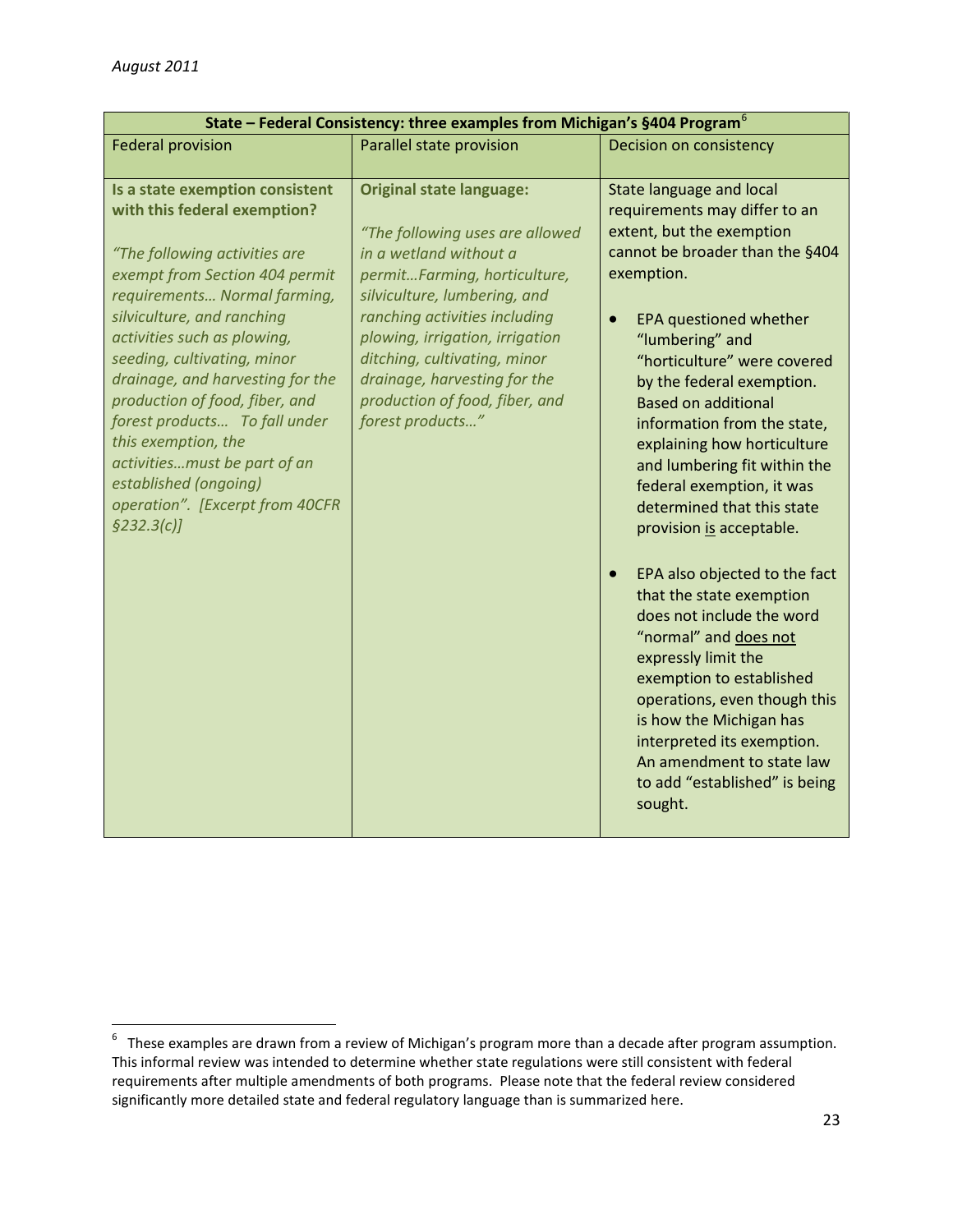| Can state language with a<br>different legal foundation be<br>consistent with federal review<br>criteria?<br>"no discharge of dredged or fill<br>material shall be permitted<br>which will cause or contribute to<br>the significant degradation of<br>the waters of the United<br>States  effects contributing<br>to significant degradation<br>include significant adverse<br>effects on human health and<br>welfare on life stages of<br>aquatic life and other wildlife<br>on aquatic ecosystem diversity,<br>productivity and stability on<br>recreational, aesthetic, and<br>economic values". [Excerpt from<br>404(b)(1) quidelines] | <b>State language reflecting</b><br>concern with riparian property<br>rights and public trust issues:<br>[For inland lakes and streams]<br>"The department shall issue a<br>permit if it finds that the<br>project will not adversely affect<br>the public trust or riparian rights.<br>the department shall consider<br>the effect upon the inland lake<br>or stream and upon waters from<br>which and into which its waters<br>flow and uses of all such waters,<br>including recreation, fish and<br>wildlife, aesthetics, local<br>government, agriculture,<br>commerce and industry. The<br>department shall not grant a<br>permit if the projectwill<br>unlawfully impair or destroy any<br>of the waters or other natural<br>resources of the state. This part<br>does not modify the rights and | The state's basic criteria for<br>issuance of a permit to impact<br>inland lakes and streams were<br>found to be consistent with the<br>requirements of the 404(b)(1)<br>Guidelines.<br>[Note that EPA did not object to<br>state language regarding the<br>underlying state emphasis on<br>riparian rights and protection of<br>public trust. State and federal<br>language were found to be<br>consistent because the state law<br>provides protection of the<br>resource that is at least as<br>stringent as federal law.] |
|---------------------------------------------------------------------------------------------------------------------------------------------------------------------------------------------------------------------------------------------------------------------------------------------------------------------------------------------------------------------------------------------------------------------------------------------------------------------------------------------------------------------------------------------------------------------------------------------------------------------------------------------|---------------------------------------------------------------------------------------------------------------------------------------------------------------------------------------------------------------------------------------------------------------------------------------------------------------------------------------------------------------------------------------------------------------------------------------------------------------------------------------------------------------------------------------------------------------------------------------------------------------------------------------------------------------------------------------------------------------------------------------------------------------------------------------------------------|-------------------------------------------------------------------------------------------------------------------------------------------------------------------------------------------------------------------------------------------------------------------------------------------------------------------------------------------------------------------------------------------------------------------------------------------------------------------------------------------------------------------------------|
| Must a state law be modified to<br>reflect changes in a federal law<br>or regulations, if the state<br>requirement is at least as<br>stringent as the new<br>requirement?<br>"The mitigation banking<br>instrument may allow for initial<br>debiting of a percentage of the<br>total credits projected at<br>mitigation bank maturity"                                                                                                                                                                                                                                                                                                      | owners". [Note: applies to<br>inland lakes and streams -<br>Michigan has separate<br>regulations for wetlands.]<br><b>State regulation, based on long</b><br>established policy:<br>"The department shall not<br>authorize the use of credits from<br>a mitigation bank in advance of<br>initial restoration or creation of<br>wetlands in the bank"                                                                                                                                                                                                                                                                                                                                                                                                                                                    | A potential mitigation banker<br>challenged Michigan's rule<br>prohibiting advance mitigation<br>credits after promulgation of the<br>federal rule. EPA determined,<br>after an internal legal review,<br>that the state language reflects<br>an acceptable difference in state<br>policy, providing protection of<br>the resource at least as stringent<br>as the federal program. The<br>state provides mitigation<br>banking credits consistent with<br>federal regulations, but on a<br>different release schedule.       |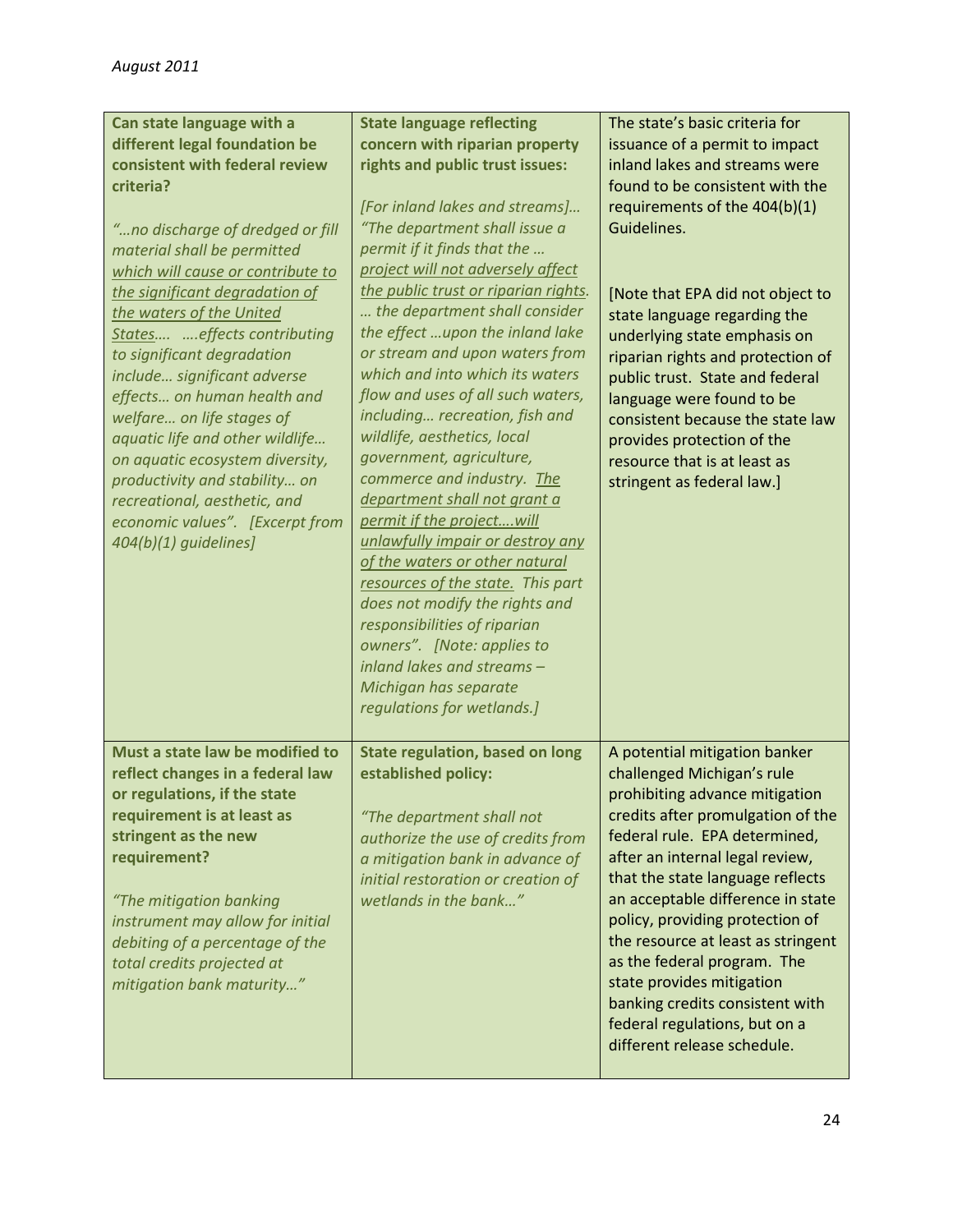#### **Federal jurisdiction and assumable waters**

Federal jurisdiction under §404 extends to all "waters of the United States" as defined in the Clean Water Act (**40 CFR §232.2**). Very generally, waters of the United States include marine and tidal waters, lakes, streams and their tributaries, and wetlands adjacent to all of these waters.

For purposes of §404 program assumption, it is important to know what subset of the waters of the United States are not open to state/tribal assumption. By law, the Corps retains jurisdiction over waters that are, or could be used to transport interstate or foreign commerce, all waters subject to the ebb and flow of the tide, and wetlands adjacent to these waters. Examples include tidal waters, large river systems, and the Great Lakes. Thus, these waters are regulated by the Corps under both §404 and Section 10 of the Rivers and Harbors Act of 1899. The Corps also retains jurisdiction over wetlands adjacent to such waters. All other waters of the United States *must* be under the jurisdiction of the state or tribe that assumes administration of §404. "Partial" assumption is not allowed. [7](#page-25-0)

The state or tribe may have *broader* jurisdiction – including for example some isolated wetlands that are not regulated under federal law. Here, permits issued by the state or tribe are not subject to federal regulations. If the state or tribe also has jurisdiction over waters over which the Corps retains jurisdiction, coordination with the Corps is recommended. In Michigan, the Corps and the Michigan Department of Environmental Quality (MDEQ) use a joint permit application form. All permit applications are sent to the MDEQ, which forwards applications that also require Corps authorization to the Detroit District.

The state/tribe may define the method used to delineate wetlands, provided that it results in regulation of all assumable waters. New Jersey adopted the 1989 federal manual. Michigan used its own delineation manual for many years, but recently adopted the Corps 1987 manual together with appropriate Regional Supplements.

#### **Compliance with other Federal laws (NEPA, ESA, etc.)**

Permits issued under a state or tribal §404 program are *state* permits issued under *state* law. For this reason, the provisions of other federal laws that apply to federal permit actions – such as NEPA and Section 7 of the Endangered Species Act – are not applicable. However, the §404 assumption regulations define alternative mechanisms that address many of the environmental goals of related federal programs.

• Review under the National Environmental Policy Act (NEPA) may still be required for projects that make use of federal funding – e.g. transportation, HUD – in order to satisfy the requirements of the funding agency. In addition, many states/tribes have laws that are similar in scope to NEPA. Finally, state/tribal programs must comply with the §404(b)(1) Guidelines, which address some issues covered by parallel NEPA (e.g. consideration of alternatives).

<span id="page-25-0"></span> $\frac{1}{7}$  $^7$  A state is not required to have jurisdiction over Indian Country.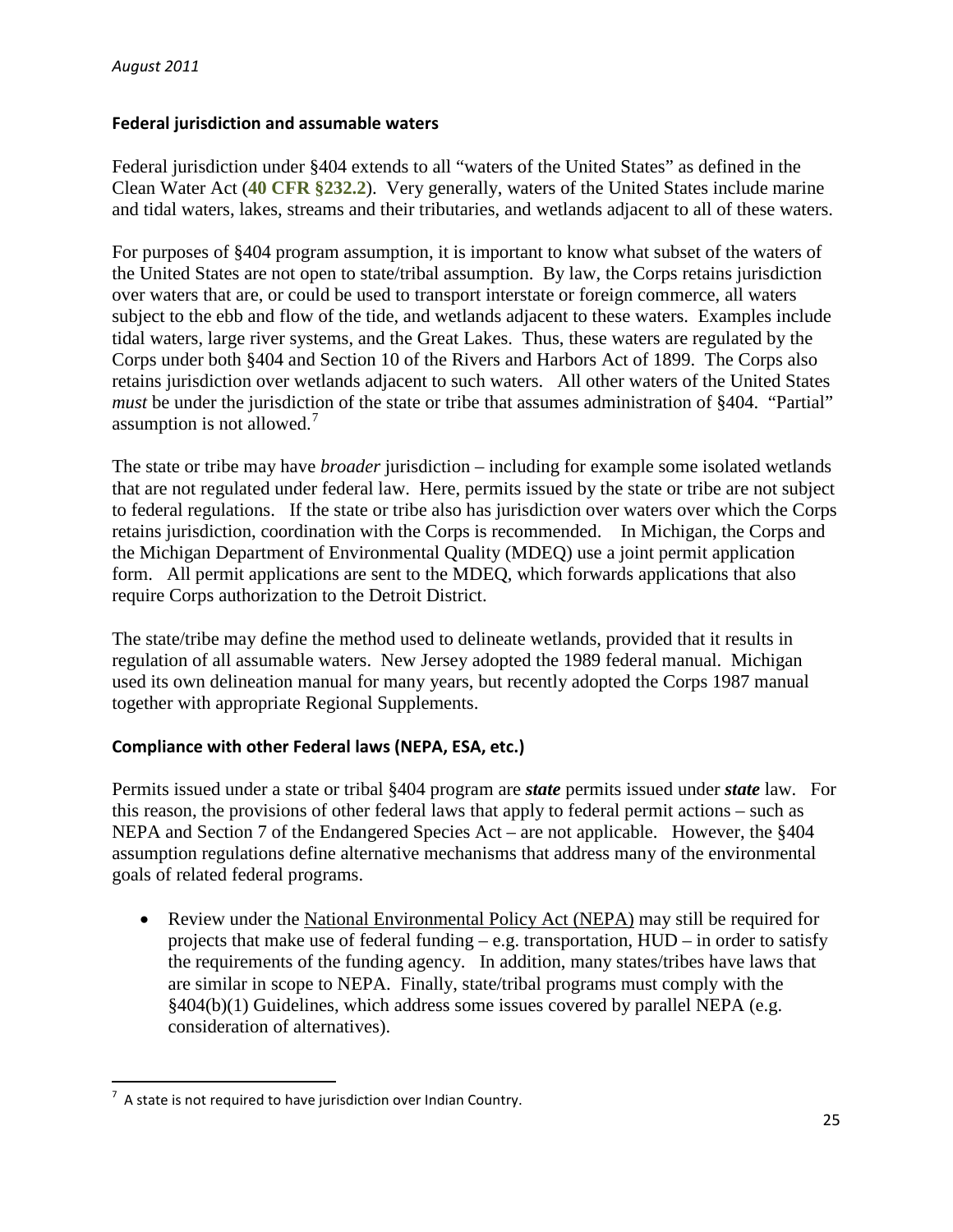• Threatened and Endangered Species. Under a state/tribal program, direct consultation with the USFWS under the federal Endangered Species Act is not triggered. However, protection of federally listed species is ensured by alternative mechanisms. First, the EPA must review all applications that have a reasonable potential for affecting federally listed species, and in this review coordinates with the USFWS, as well as the NMFS and Corps as applicable. A state cannot issue a permit that carries §404 authority if the EPA objects to issuance of a permit.

Finally, a state permit must ensure compliance with the 404(b)(1) Guidelines, which prohibit issuance of a permit if it would jeopardize the continued existence of a listed threatened or endangered species or result in the likelihood of the destruction or adverse modification of critical habitat, unless an exemption has been granted by the Endangered Species Committee. **(40 CFR 230.10(b)(3))**

In Michigan, the state screens permits for potential impacts to federally listed species in cooperation with the state nongame wildlife program, which administers the state threatened and endangered species act. If a proposal is found to have a reasonable potential for impacts to a listed species, a public notice is subject to review by EPA and the USFWS. For minor projects that do not normally require a public notice, the screening process is still followed early in the review of the application, and provisions are made for review by the federal agencies.

New Jersey developed a separate MOA with the EPA and USFWS outlining a coordinated review process for applications that may affect federally listed species, and also

*The State of Oregon seriously considered §404 program assumption on two different occasions. Although both ends of the political spectrum initially had reservations, the State was able to articulate the benefits of assumption. Ultimately, however, the state was unable to overcome the need for extensive coordination regarding federally listed species – including adandromous fish.* 

coordinates with the USFWS early in the permit application process.

In some states, the need for coordination under the ESA has proven to be a significant impediment to state program assumption. In Oregon, for example, the extent of anadromous fish habitat protected under the ESA is extensive – limiting the potential efficiency of a state program. Florida also recognized the need for quite extensive coordination to protect federal listed species early in its consideration of assumption. This was not the sole barrier to assumption in either state, but it is advisable to investigate the extent of coordination required early in the process of evaluating state program options.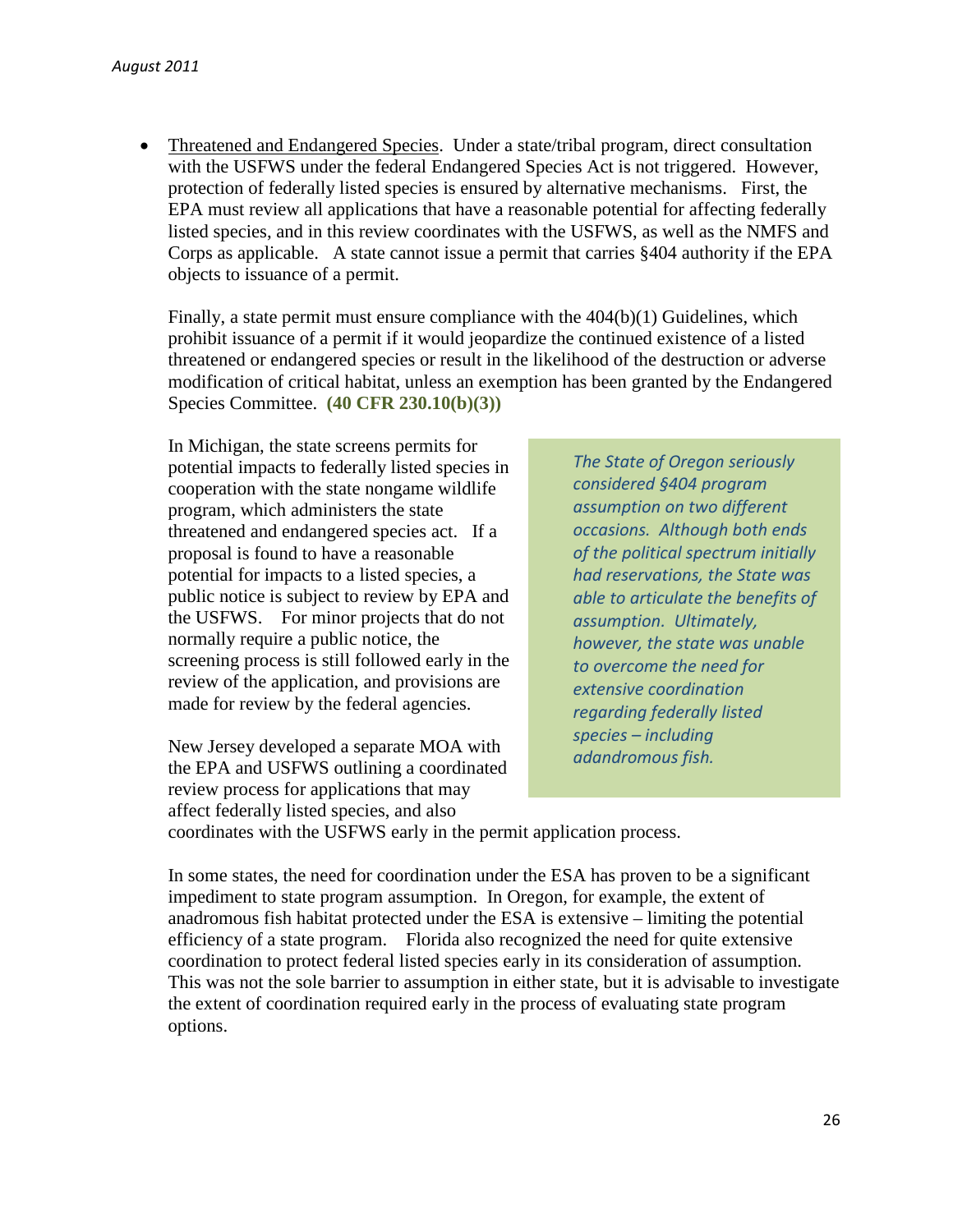• Coordination under the National Historic Preservation Act is typically carried out in coordination with the State Historic Preservation Office. In both Michigan and New Jersey, proposals are screened through a computer system for proximity to known historic or archaeological sites. EPA cannot waive review of permits involving discharges within sites identified or proposed under the National Historic Preservation Act. **(40 CFR 233.52(b)(6))**

Direct review of permit applications and coordination with federal agencies also ensures protection of federally designated wild and scenic rivers, national parks and reserves, and similar sites. The NNFS may review public notices in coastal states and comment through EPA; however the NMFS has waived review of all applications in Michigan. Coordination with state coastal zone

*Some states – e.g. Kentucky, have initially established a task force to consider the pros and cons of wetland assumption. Although Kentucky ultimately decided against assumption at that time, the task force process built public understanding of and support for alternative approaches to state-federal cooperation.*

*In Wisconsin, the state legislature played a major role in evaluating the option to assume the §404 Program.*

management programs is achieved directly through state CZM programs. In short, protection of specially designated federal resources is ensured under a state program, but often through different mechanisms. Attention should be paid to state/tribal and federal coordination.

#### **Gaining and Sustaining Public Support**

State and tribal agencies are aware of the need for public support to improve programs to meet federal standards, and to accept the ongoing cost of program administration. Opportunities for public comment are included in the process of applying for federal approval of a state/tribal program – including both hearings and public notices. Normally, the state or tribe will have engaged a variety of interest groups in weighing options for state-federal coordination well before the formal application for assumption.

Various interest groups may express a wide variety of legitimate concerns, and misconceptions, regarding state/tribal assumption. During public review, the following questions and concerns are common.

- *What is the purpose of state/tribal program assumption?*
- *Why should the state consider the additional burden of administering the federal program?*
- *Will the state's water resources be adequately protected?*
- *Why does EPA have an oversight role, including the ability to object to an individual permit?*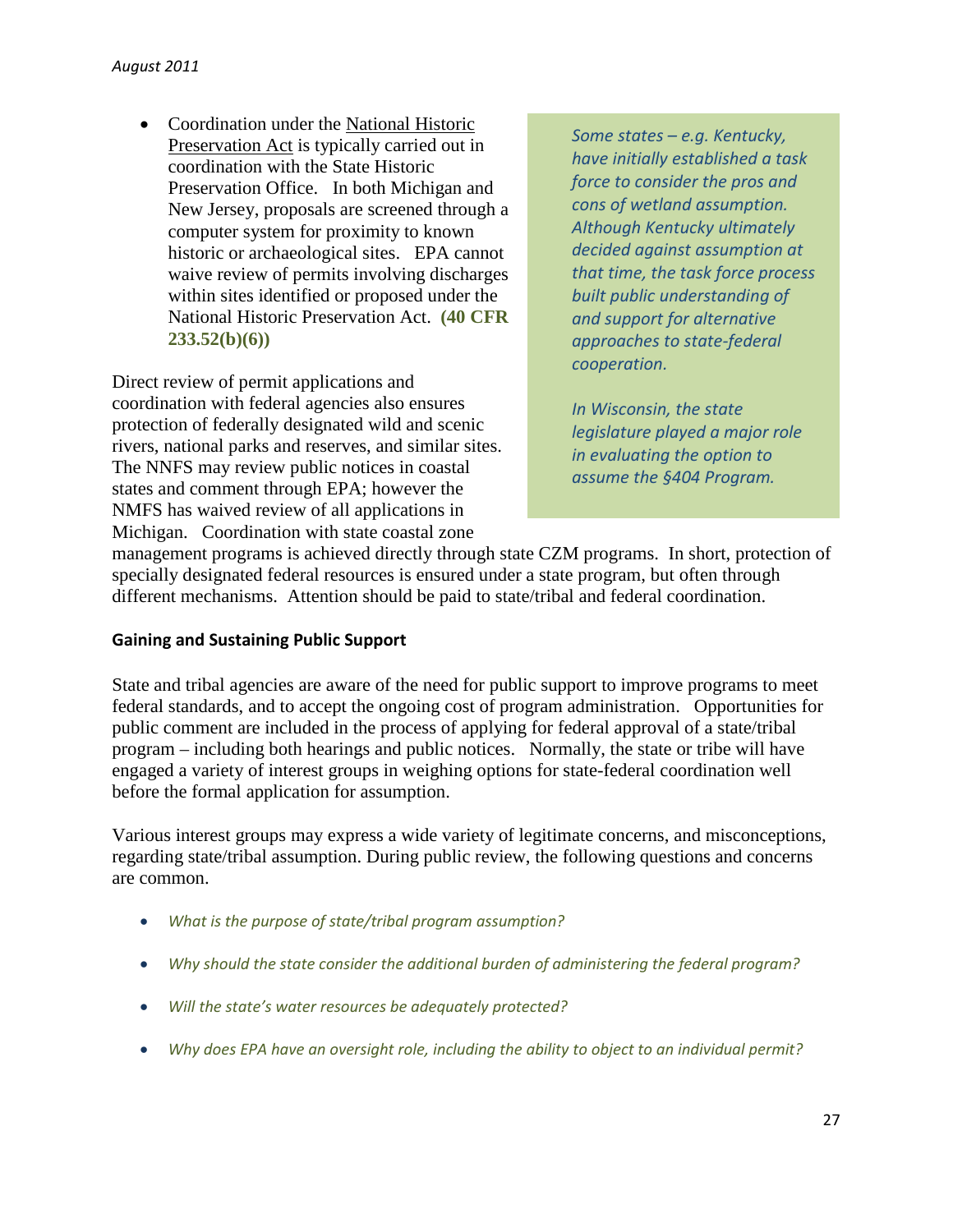## **Funding Considerations**

The ongoing cost of a state/tribal §404 program is one of the primary considerations in making a decision on program assumption. In addition, states and tribes should be aware of the initial cost of developing a request for program assumption and initial implementation. States have reportedly spent on the average of \$225,000 to investigate assumption (EPA 2008). Federal financial assistance for assumption planning is available through Wetland Program Development Grants – the EPA has provided this assistance to six of the nine states that have fully considered assumption to date.

Annual costs for ongoing administration of a §404 program will obviously vary from state to state (or tribe to tribe) depending upon the size of the state/tribe and extent of regulated waters (lakes, streams, and wetlands) within the state or tribe, among other factors. Kentucky compared program costs among states as a component of its investigation of assumption. The following estimates include both state §404 programs and other mature state programs:

| <b>State</b>                   | <b>Annual cost</b>             | <b>FTEs</b>      |                      |
|--------------------------------|--------------------------------|------------------|----------------------|
| New Jersey                     | \$3 million                    | 42               | (State Assumed §404) |
| Michigan                       | \$7 million                    | 86               | (State Assumed §404) |
| Wisconsin                      | \$3.5 million                  | 27               | (State program/RGP)  |
| Tennessee                      | \$1 million                    | 16               | (State program)      |
| Maryland<br>est. to assume 404 | \$2.4 million<br>+ \$2 million | 40<br>$+23$ FTEs | (SPGP)               |

In weighing program costs and benefits, the following may be considered:

#### • *What is the additional cost of program assumption?*

If the state/tribe has a broad existing program, or already coordinates with the Corps through a general permit process, the additional cost of §404 administration may be minimal.

• *Does the financial benefit to the public offset the cost to the state or tribe?*

To the extent that operation of a combined state/tribal - federal program is more timely and efficient than separate programs, the overall cost to the regulated public may be significantly reduced. It may be difficult to adequately calculate these savings, but business groups in both Michigan and New Jersey have demonstrated a willingness to support program costs in part through increased permit fees to gain an increase in efficiency.

*The Kentucky Division of Water received \$250,000 through an EPA State Program Development Grant to investigate §404 program assumption. Funds supported the work of a stakeholder task force, staff legal review and similar tasks.*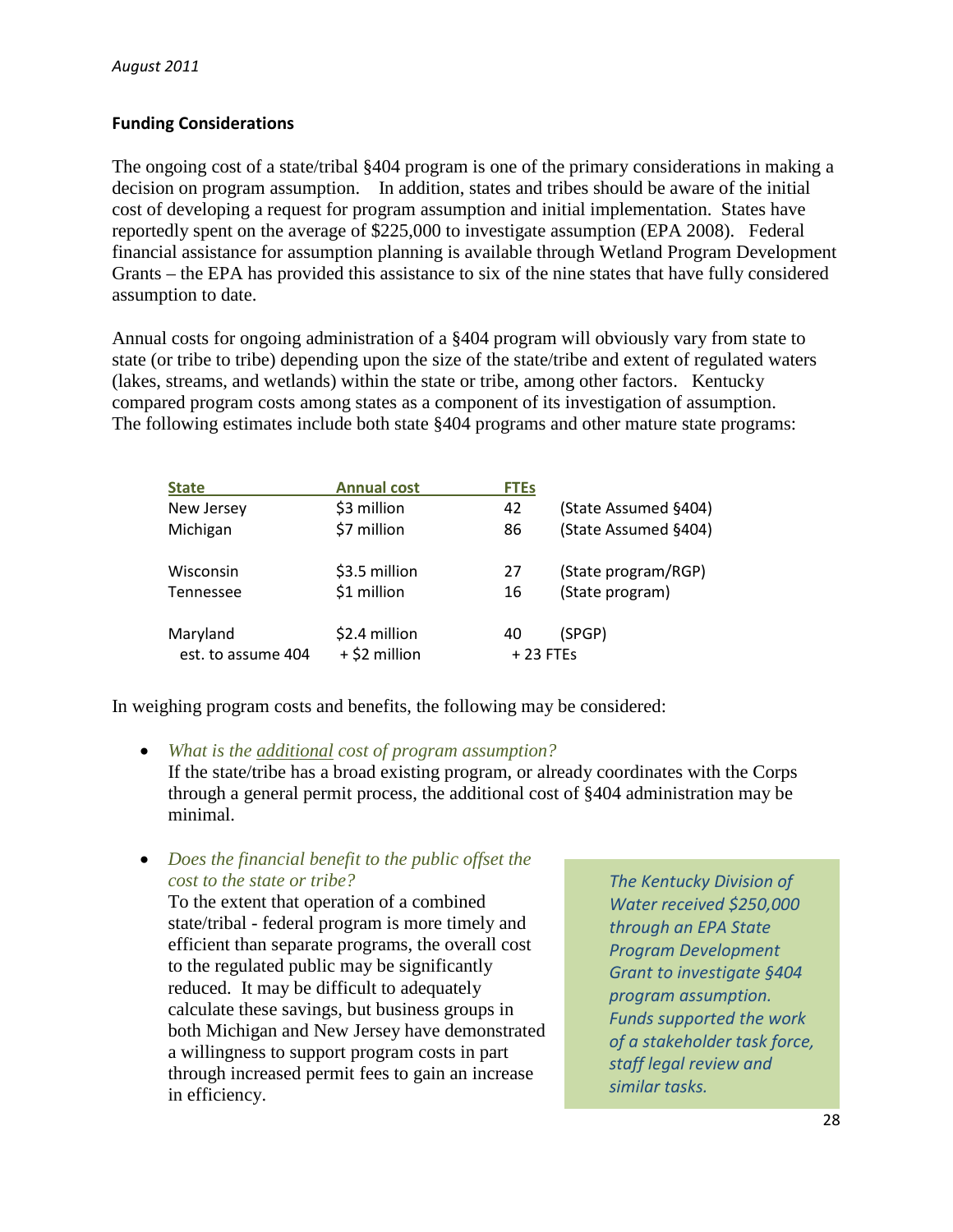• *How would a state administered program be funded?*

There is currently no dedicated source of federal funding for state or tribal §404 program administration. States and tribes are technically allowed to make use of CWA §106 water program funds for operation of a §404 program, but in reality may not be able to shift these limited funds from other programs. State/tribal general program funding, permit fees, and other special sources of state/tribal funding (e.g. special license plates, bottle deposits, etc.) are typically used to finance program operation.

Ongoing administration of a comprehensive state/tribal dredge and fill program – covering all state/tribal waters – is a costly enterprise. In Michigan's experience, the cost of program compliance and enforcement was initially underestimated. While there are a range of acceptable means of resolving an enforcement issue – e.g. voluntary site restoration, after-the-fact permitting for projects that meet permit standards, and out of court settlements – an ongoing enforcement action can be much more time consuming than review of a typical permit application. Legal action associated with some cases may not be resolved for a number of years. Moreover, while permit fees may cover a significant portion of the cost of reviewing permit applications, these funds may not be available for enforcement actions. Therefore, the state/tribe should fully evaluate the financial and staff resources needed to address all permitting and enforcement needs on an ongoing basis.

# **Memorandum of Agreement between the state/tribal agencies and EPA Regional Administrator**

#### *Primary Requirements:*

- *Defines state and federal responsibilities for §404 program administration and enforcement, including all state agencies with program responsibility*
- *Defines categories of permit applications for which EPA will waive federal review*
- *Establishes a schedule for reporting and submittal of other information to EPA*
- *Addresses state and federal responsibilities for compliance monitoring and enforcement*
- *Provides for modification of the MOA*

#### *Reference: 40 CFR §233.13 Memorandum of agreement with Regional Administrator 40 CFR §233.51 Waiver of review*

A Memorandum of Agreement, signed by the Director of the state or tribal program and the EPA Regional Administrator, is one of the primary requirements of the state/tribe's request for program assumption, and the application is incomplete without a signed agreement. This agreement must include, at a minimum, the elements outlined above, and will take effect upon program approval.

Essentially, the state/tribe agrees to administer the §404 program in a manner that is in accordance with the requirements of federal laws and regulations. These include a prohibition of §404 permit issuance by the state when the permit is not in compliance with the §404(b)(1) Guidelines or other regulations, and when the EPA has objected to issuance of a permit and the objection has not been resolved.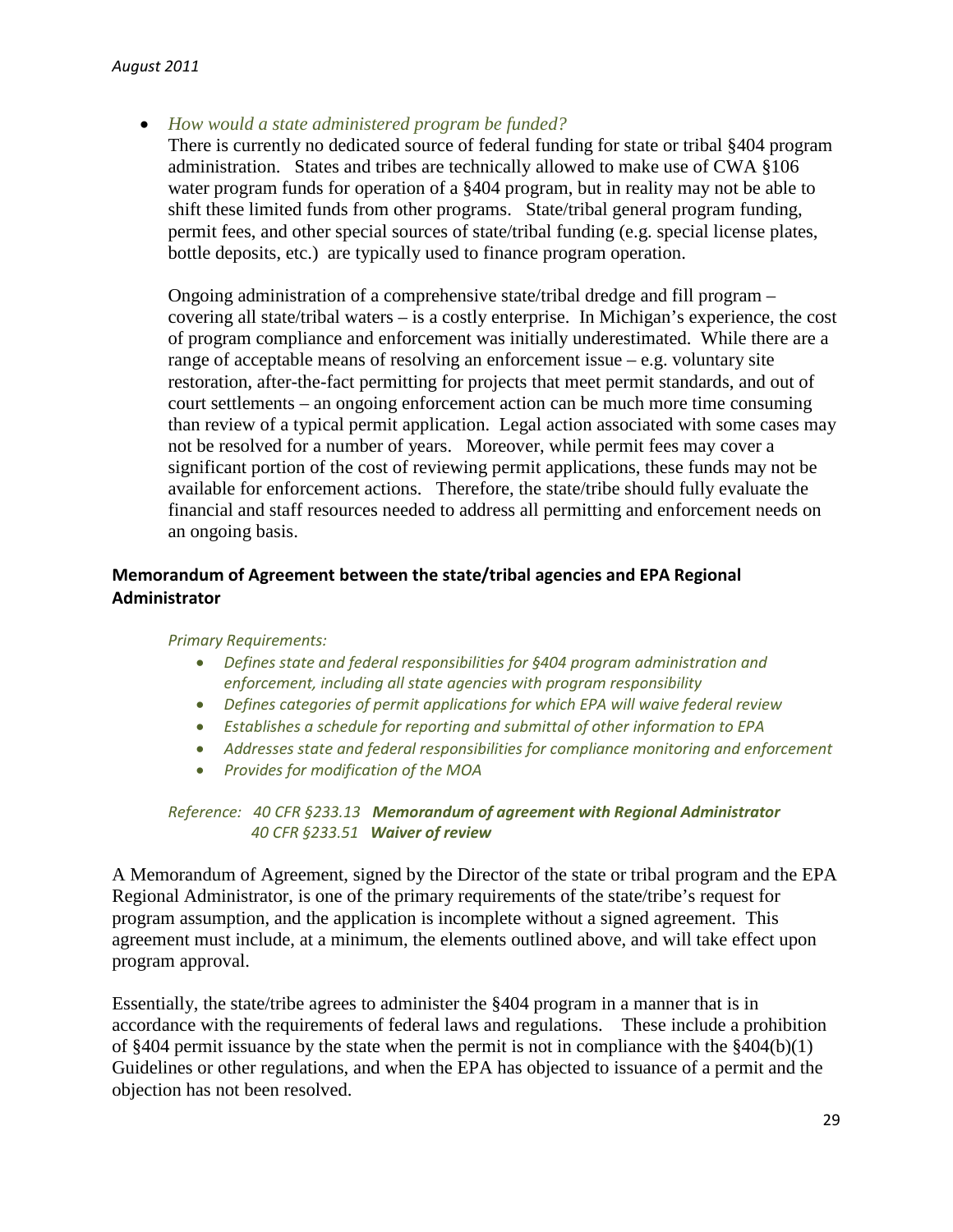One particularly important component of the MOA is the section that defines waiver of permit application review by EPA. The Clean Water Act begins with the premise that EPA may be allowed to review and comment on all §404 permit applications, but that also allows EPA to waive review of all be a select set of categories (e.g. projects that jeopardize federally listed threatened or endangered species, draft general permits, and a number of others). $8 \text{ In Michigan}$  $8 \text{ In Michigan}$ , EPA waives review of all but about  $1 - 2\%$  of all applications. For categories where direct EPA review is waived, the state reviews applications and makes a decision without federal review (although permit information must be summarized and submitted annually to EPA). The categories of applications subject to federal approval should be defined as clearly and specifically as possible to avoid procedural challenges.

It is also advisable to clearly describe state/tribal and federal roles in compliance and enforcement. Although the state/tribe assumes primary responsibility for compliance and enforcement, the EPA may also assert its enforcement authority – this may be particularly helpful in the instance of a violation that impacts the waters of more than one

## *Definition of continued Corps jurisdiction*

The extent of Corps jurisdiction over wetlands should be defined in an MOA based on an agreed upon criterion. This may be done utilizing maps, by defining a distance from Corps- regulated waters within which the Corps will retain jurisdiction over adjacent wetlands, or by using other readily available information.

Michigan's program relies to an extent on a case by case determination by the Corps, which can result in delays and uncertainty from the perspective of the permit applicant. In New Jersey, the Corps retains jurisdiction over wetland that are within 1000 feet of tidal or interstate waters, as documented in their MOA.

state or tribe, or a major violation. The state/tribal and federal agencies should determine how and under what circumstances information regarding violations should be provided to the EPA (other than in an annual report).

# **Memorandum of Agreement with the Secretary of the Army Corps of Engineers**

*Primary Requirements:*

- *Describes waters that remain under the jurisdiction of the Corps of Engineers following approval of the state program.*
- *Establishes procedure of transfer of pending applications and other materials to the state following program approval.*
- *Defines any general permits issued by the Corps that will be transferred to the state, and a processing for transferring information regarding general permits.*

*Reference: 40CFR §233.14 Memorandum of Agreement with the Secretary*

<span id="page-30-0"></span> $\frac{1}{8}$  $8<sup>8</sup>$  See 40 CFR 233.51 for a list of categories that  $\frac{\text{must}}{\text{must}}$  be reviewed by EPA.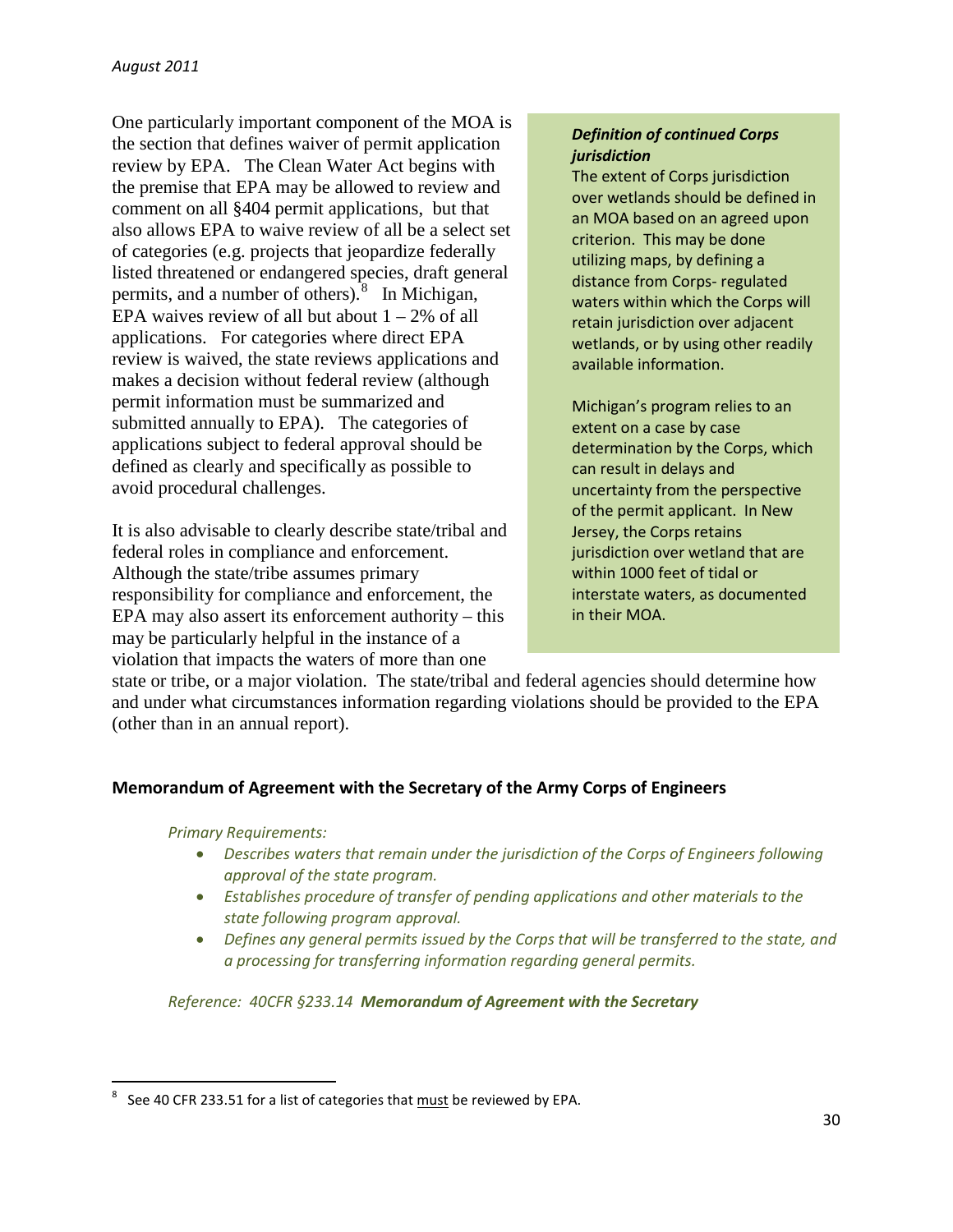A signed MOA between the state/tribe and the Corps (typically through the District Engineer) is a required component of the state/tribe's request for §404 program assumption. This agreement will include the following critical components. First, it will identify waters – and adjacent wetlands – where the Corps will retain jurisdiction for purposes of §404. §404 prohibits transfer of the program to a state or tribe in "waters that are presently used, or are susceptible to use in their natural condition… as a means to transport interstate or foreign commerce… including wetlands adjacent thereto." **(CWA Section 404 (g)(1)).** It is suggested that waters which remain under Corps jurisdiction be listed and identified as specifically as possible to avoid case-by-case determinations after state assumption. This is important in order to avoid delays in processing of applications once they are received. It may be easier to define the upstream extent of jurisdiction over major river systems than over adjacent wetlands.

Secondly, the MOA between the state or tribe and the Corps must define procedures for transfer of the program – including pending applications - to the state upon program approval. At this point, the Corps will suspend processing of permit applications in waters identified under the state/tribal program. In theory, the §404 program authority is fully transferred to the state/tribe at a single point in time; at an agreed upon date following program approval, the state/tribal program is initiated and the Corps program is suspended. As a practical matter, the state and the Corps should agree on a schedule for program transfer that recognizes the practicality of action on nearly complete permit reviews by Corps staff, and completion of ongoing federal enforcement actions. In Michigan, the state administered a pilot program for several months prior to full assumption, under federal supervision, and permit files were transferred to the state during this period. States or tribes that have been actively administering a permit program under an (S)PGP may also find it somewhat simpler to transition to state permit processing. An outreach program – explaining the change in permit processing authorities – should be a significant component of the transition period, but is not required under the federal regulations.

Joint jurisdiction Given that a state or tribe may also continue to regulate tidal, coastal, or other waters where §404 jurisdiction is retained by the Corps, the state/tribal-Corps MOA may also include procedures for interagency coordination in such waters. This portion of the agreement may include provisions for a joint permit application process (retaining separate permitting), coordination of review to avoid conflicting permit requirements, coordination of mitigation banks and similar issues.

#### **Public Participation**

One area of uncertainty, or in need of clarification, is what opportunities for public participation does a state/tribe need to provide for in an assumed §404 Program.

States/tribes must provide public notice of and comment on permit applications, draft general permits, potential major modifications of issued permits, public hearings, and issuance of an emergency permit. In addition, states/tribes must allow for and consider requests for public hearings. [40 CFR §233.32, §233.33]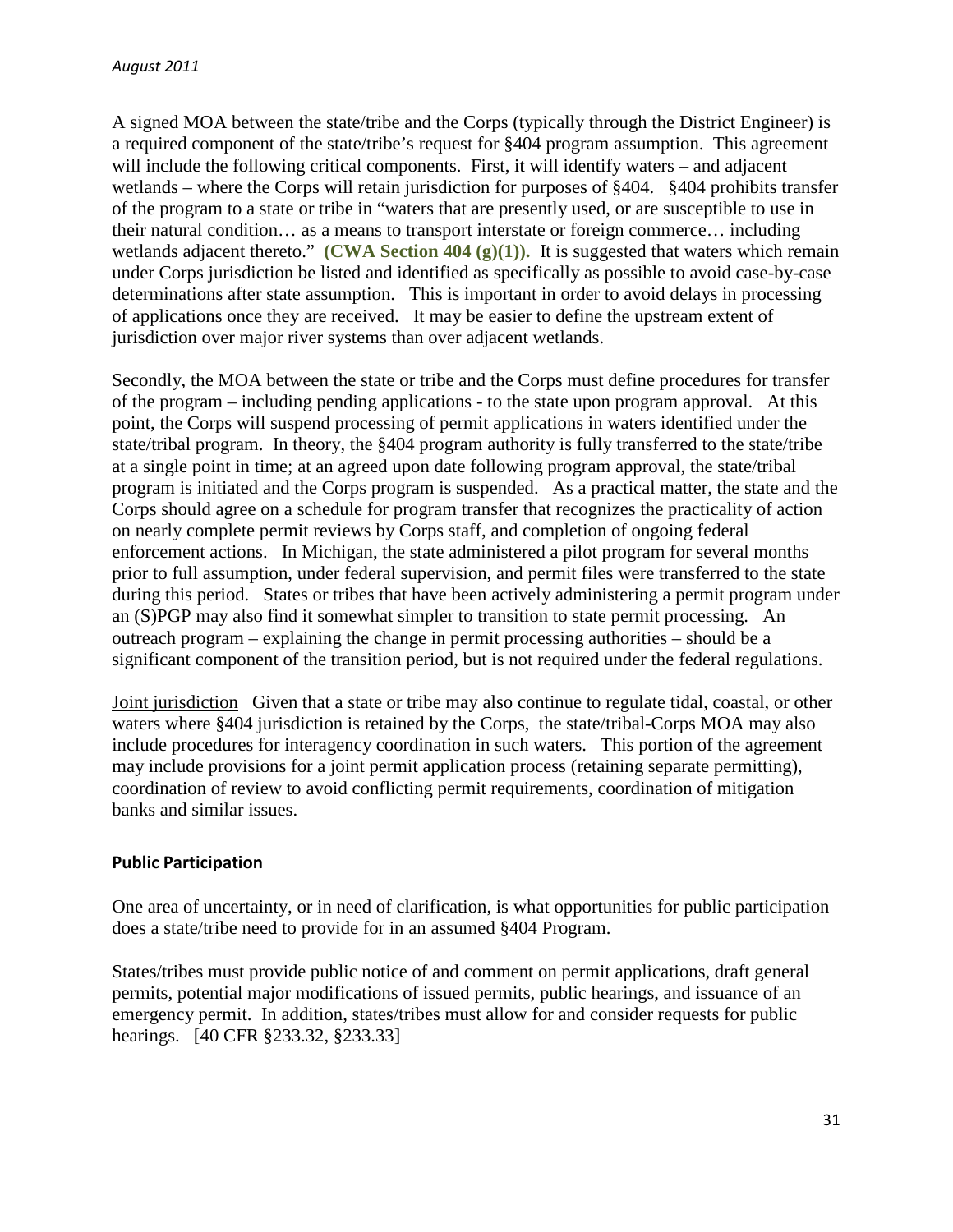With respect to enforcement matters, a state/tribe must provide for public participation in the State enforcement process by providing either:

- 1) Authority which allows for a citizen with an interest in or may be adversely affected by an action with a right of intervention in any civil or administrative action or,
- 2) Assuring that the state/tribal agency or enforcement authority will:
	- a. Investigate and provide written responses to all citizen complaints submitted regarding states/tribal procedures
	- b. Not oppose intervention by any citizen when allowed by statute, rule or regulation and
	- c. Publish notice of and provide at least 30 days for public comment on any proposed settlement of an enforcement action. [40 CFR §233.41(e)]

In general, ASWM believes that third parties typically have greater ability to challenge a decision under a state/tribal §404 program because they maintain access to the federal courts for some purposes, while potentially gaining access to state/tribal civil or administrative processes, as well as informal interaction with the state or tribal agencies. However, this issue may need to be addressed on a case-by-case basis when a state/tribe is considering assumption.

# **Tribal Issues**

In addition to the statutory and regulatory requirements listed above (and at CWA §404 (g)-(l) and 40 CFR 233), tribes must meet a few additional conditions as a result of their unique status and relationship with the federal government.

- Eligibility Tribes seeking assumption must meet the eligibility requirements under §518 of the CWA (**40 CFR 233.60-62**). These include
	- o The tribe is recognized by the Secretary of the Interior
	- o The tribe has a governing body carrying out substantial governmental duties and powers
	- o The functions to be exercised by the tribe pertain to the management and protection of water resources under their jurisdiction
	- o The Administrator believes the tribe is capable of administering the §404 program in accordance with the act.
- Enforcement Authority In general, tribes must meet the same criteria for enforcement as states, however, when tribal enforcement authority does not exist or is precluded from asserting criminal enforcement authority (e.g., for actions against non--tribal members or fines over \$5000), tribes need to refer the criminal enforcement matters to EPA and/or the Corps as outlined in the appropriate MOAs (**40 CFR 233.41(f)**).

It is recommended that the tribe work closely with EPA and the Corps early in their pursuit of §404 to identify waters under the tribe's jurisdiction as well as the tribal waters over which the Corps will retain §404 jurisdiction.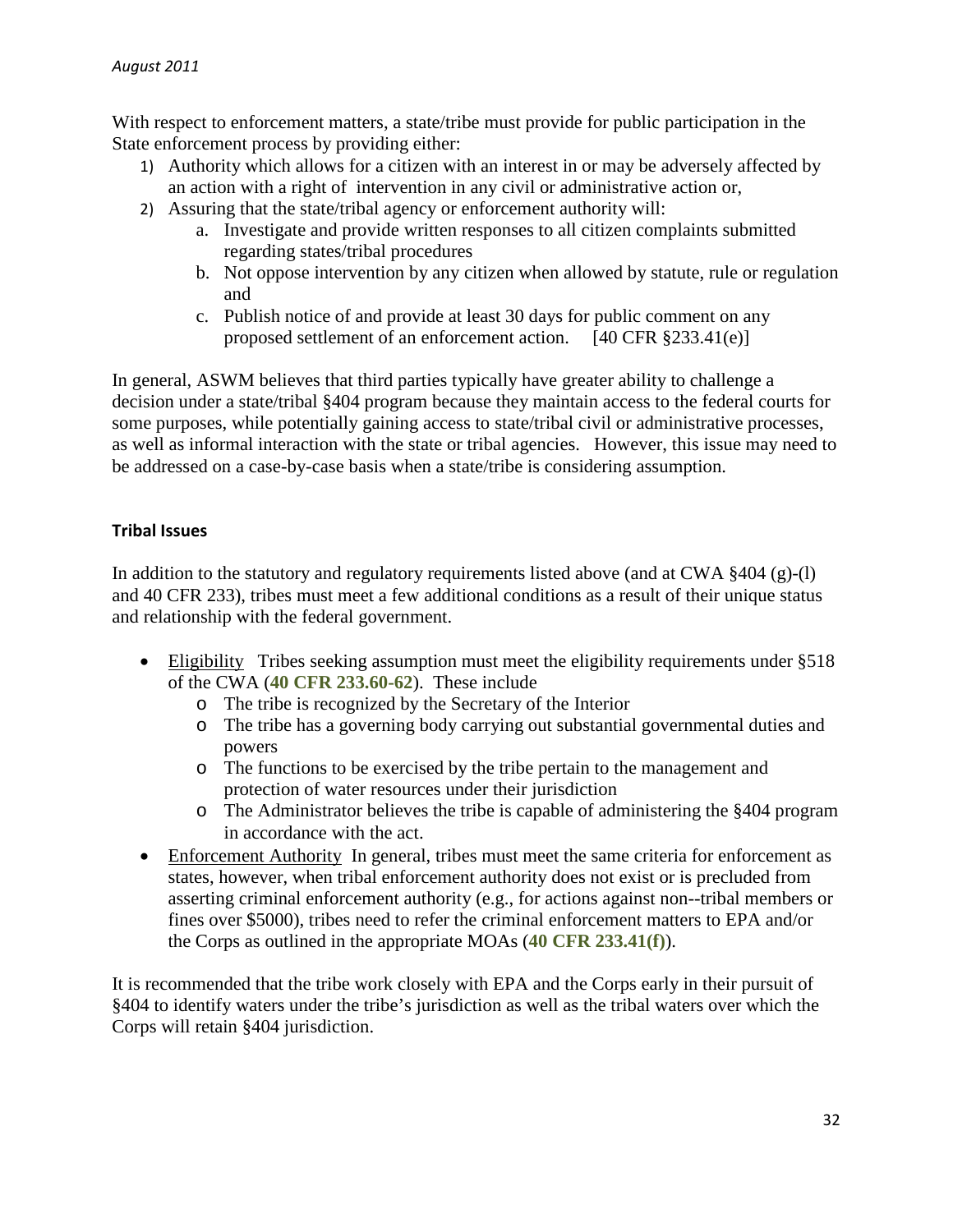#### **Detailed timeline for review and approval of state/tribal application for §404 program assumption**

Procedures for the approval of a state or tribal program by EPA are detailed at **40 CFR §233.15**. This regulation details the 120 day review period that is defined in §404(h) of the Clean Water Act. Specifically:

**Day 1 Date of receipt of a complete state/tribal program application.** Note: upon receipt of the application, EPA has **30 days** to determine whether the application is complete.

> After determining that the state/tribal application is complete, the RA will publish notice of the application in the *Federal Register.*

- **Day 10 Deadline for submittal of application to other federal agencies.** The EPA Regional Administrator (RA) will provide copies of the state or tribe's submission to the Corps, USFWS, and NMFS (both headquarters and regional offices).
- **Day 30± Approximate time frame for public hearing.** The RA shall provide for a public hearing, within the state/tribe, not less than **30 days after** the notice is published in the *Federal Register.*
- **Day 75± Approximate time frame for public comment.** The *Federal Register* notice must provide a comment period of at least **45 days**.
- **Day 90 Deadline for comments to EPA from other federal agencies.**
- **Day 120 Deadline for EPA decision on the application.** Within 120 days of receipt of a complete application, the RA must either approve or disapprove the application, based on whether or not the state/tribal program fulfills the requirements of the CWA. The RA will also respond to comments received. The EPA Assistant Administrator for Water, the Office of General Counsel, and the Assistant Administrator for the Office of Enforcement and Compliance Assurance will provide concurrence on the decision.

If the RA approves the state/tribal program, s/he shall notify the state/tribe and the Corps of the decision, and publish notice in the *Federal Register*. The state/tribal program will not become effective until publication of this notice or until the date specified in the *Federal Register.*

If the RA disapproves the state/tribal program application, the RA shall notify the state or tribe of the reasons for disapproval, and revisions needed to gain approval. **If the state or tribe submits a revised plan, the 120 day review process begins again.**

**Day 120+** The state/tribe and EPA may extend the review period by agreement.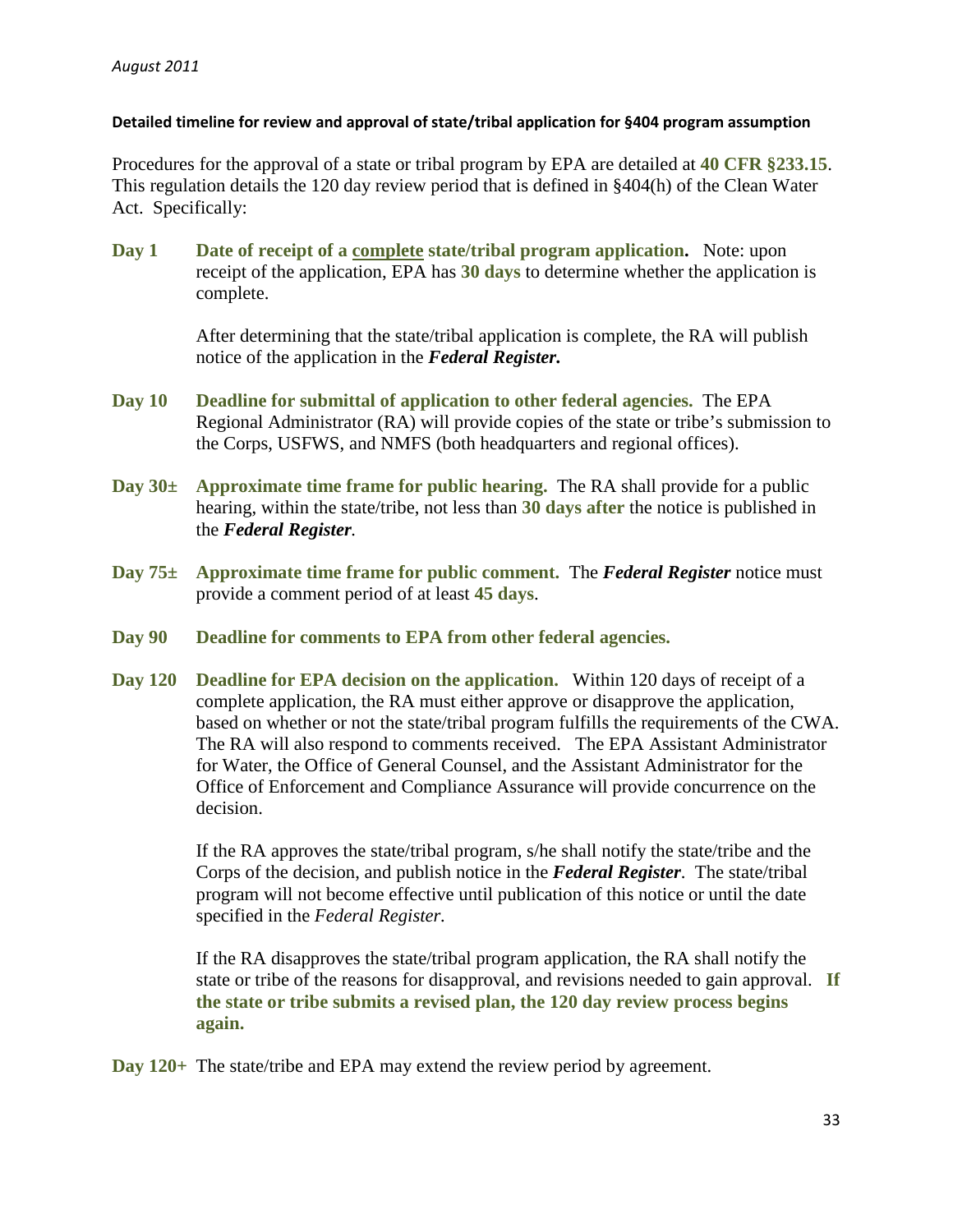#### **LEGAL AND TECHNICAL REFERENCES**

**Federal law and regulations** may be found on line in standard legal references.

- Federal regulations: <http://www.gpoaccess.gov/fr/index.html>
- Library of Congress legislative information: <http://thomas.loc.gov/>
- EPA laws and regulations: <http://www.epa.gov/lawsregs/regulations/index.html>

| <b>IMPORTANT LAWS AND REGULATIONS RELATED TO §404 PROGRAM ASSUMPTION</b>            |                                                                                                                                                                                                                                                                                                                                                                                          |
|-------------------------------------------------------------------------------------|------------------------------------------------------------------------------------------------------------------------------------------------------------------------------------------------------------------------------------------------------------------------------------------------------------------------------------------------------------------------------------------|
| Clean Water Act,<br>Section $404(g) - (1)$                                          | Legal authority for state/tribal assumption of the §404 program, and basic<br>requirements                                                                                                                                                                                                                                                                                               |
| 40 CFR Part 230                                                                     | Guidelines for the Specification of Disposal Sites for Dredged and Fill Material.<br>These are the 404 program Section (b)(1) Guidelines $-$ the detailed definition of<br>criteria for permit application review. A state/tribal program must provide a level<br>of resource protection that is at least as stringent as these standards.<br>Subpart J details mitigation requirements. |
| 40 CFR Part 232                                                                     | §404 Program Definitions; Exempt Activities not Requiring §404 Permit.<br>Program definitions apply both the federal and state/tribal administered<br>programs. State/tribal program exemptions cannot be broader than federal<br>exemptions.                                                                                                                                            |
| 40 CFR Part 233                                                                     | §404 State Program Regulations<br>These regulations detail the requirements for approval of a state/tribal §404<br>program, program operation, federal oversight, and related issues.                                                                                                                                                                                                    |
| Jurisdictional<br>guidance memo<br>Federal Register,<br>June 8, 2007, page<br>31824 | EPA/Corps Memorandum Re: Clean Water Act Jurisdiction Following the U.S.<br><b>Supreme Court Decision in Rapanos v. United States"</b><br>This June 5, 2007 provides guidance on determining the scope of federal<br>jurisdiction over waters of the U.S.                                                                                                                                |
| Proposed new<br>jurisdictional<br>guidance<br>Federal Register,<br>May 22, 2011     | EPA and Army Corps of Engineers Draft Guidance on Identifying Waters<br><b>Protected by the Clean Water Act</b><br>[Released April 27, 2011 for public review and comment.]                                                                                                                                                                                                              |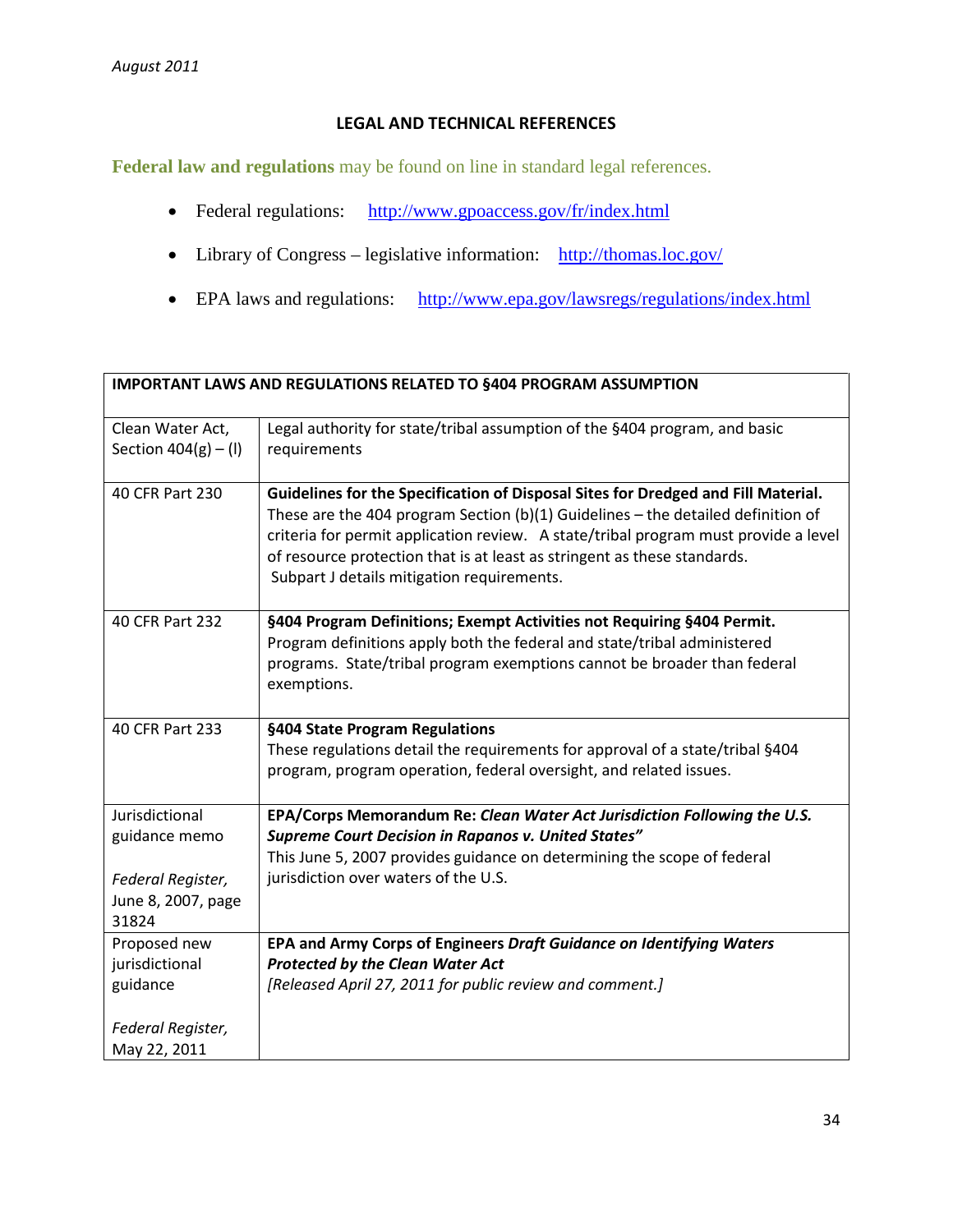#### **Links to helpful information**

#### **Association of State Wetland Managers**

- 404 Assumption Web Pages: <http://aswm.org/wetland-programs/s-404-assumption>
- Descriptions of state programs**:** <http://www.aswm.org/state-summaries>
- Program funding**:**<http://aswm.org/wetland-programs/funding>

#### **Environmental Council of the States**

• General information: [www.ecos.org](http://www.ecos.org/)

#### **Environmental Protection Agency – information on state assumption**

- State assumption: <http://water.epa.gov/type/wetlands/outreach/fact23.cfm>
- Funding for core state/tribal wetland programs**:**  [http://water.epa.gov/grants\\_funding/wetlands/cefintro.cfm#whatEPA 401 wiki](http://water.epa.gov/grants_funding/wetlands/cefintro.cfm%23whatEPA%20401%20wiki)
- Proposed Clean Water Act Guidance**:** <http://water.epa.gov/lawsregs/guidance/wetlands/CWAwaters.cfm>

#### **U.S. Army Corps of Engineers**

• Corps of Engineers regulatory information**:**  [http://www.usace.army.mil/CECW/Pages/cecwo\\_reg.aspx](http://www.usace.army.mil/CECW/Pages/cecwo_reg.aspx)

#### **University of North Carolina – sustainable funding for wetland programs**

• <http://www.efc.unc.edu/projects/wetlands/>